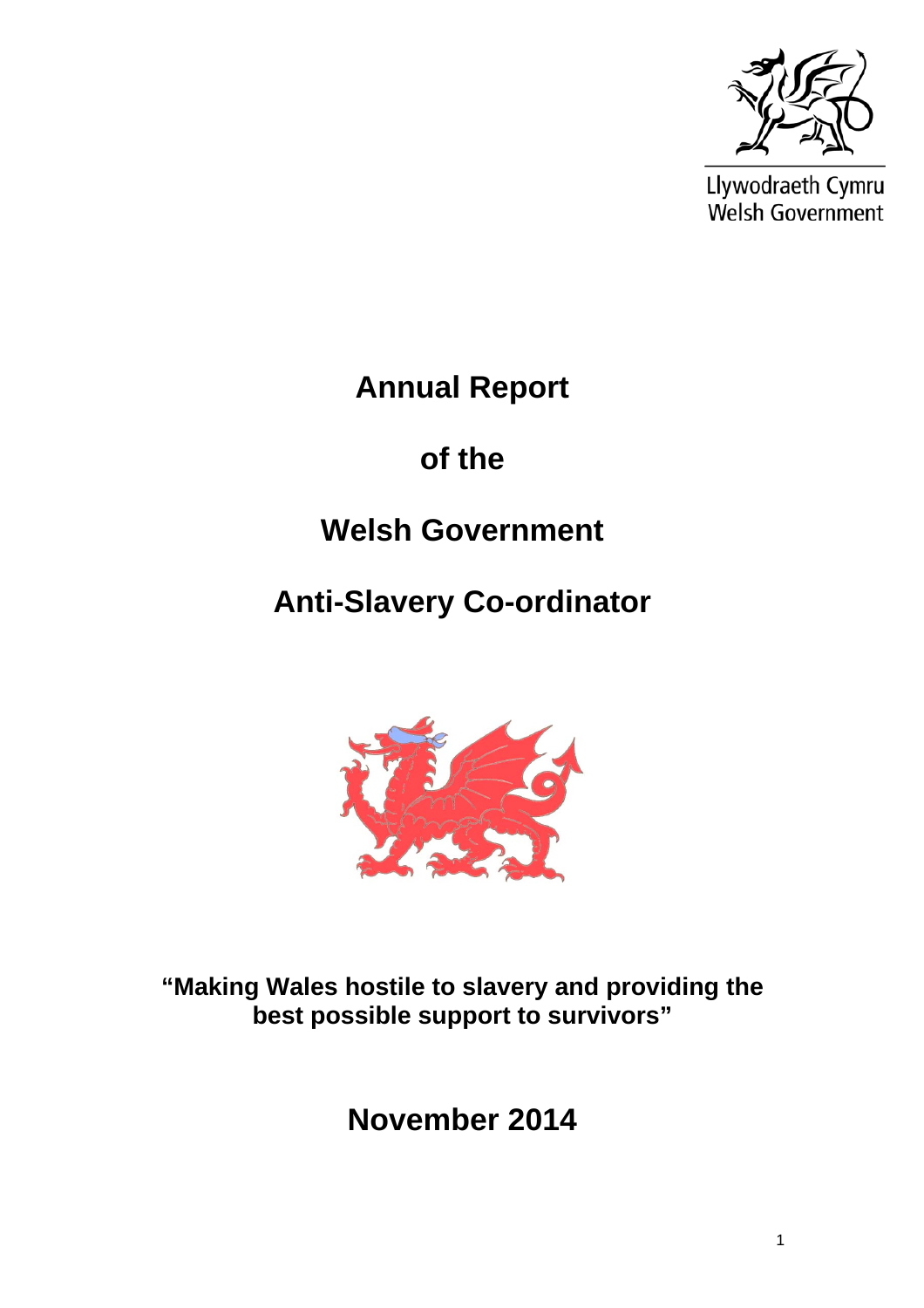### **Contents**

| New Strategic Objectives of the Leadership Group24 |
|----------------------------------------------------|

**Annex A**[- Wales National Referral Mechanism Statistics 2013...................27](#page-26-0)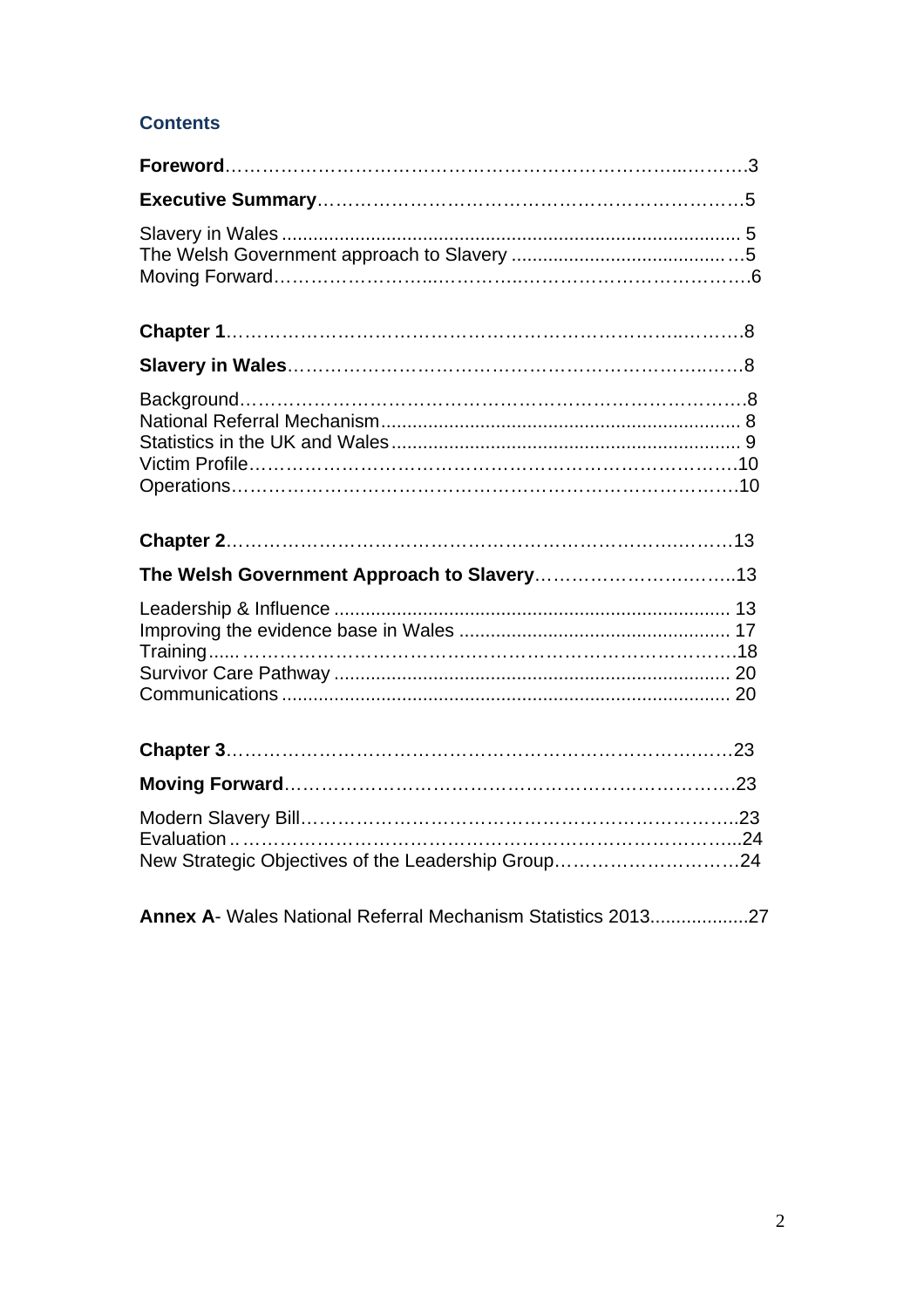### <span id="page-2-0"></span>**Foreword**



*"The Welsh Government will not tolerate any form of slavery and every effort will be made to ensure those who engage in this crime are brought to justice and survivors are supported to restore their lives."* 

In March 2011, we achieved an important milestone in our Programme for Government by creating the post of Anti-Slavery Co-ordinator for Wales. This was the first post of its kind in the UK.

Three years on, I am pleased to publish the Anti Slavery Co-ordinator's Annual Report for 2014 which outlines the significant progress we have made over the past year to tackle slavery in Wales.

Slavery has been recognised as an issue by third sector organisations for some time. It is now on the agenda for our statutory services and, thanks to the media interest over the last 12 months, is now more widely recognised in society. Wales has been at the forefront of this work, leading the way in the UK in tackling slavery and supporting survivors.

Every year men, women and children from across the world fall victim to criminals and organised crime groups. In Wales in 2013, there were 50 officially recorded referrals, a 47% increase on 2012. Sadly we know this reflects only a proportion of the real picture. Many victims are simply too afraid to come forward due to the fear, or reality, of intimidation and violence. Slavery is still very much a 'hidden crime'.

The Welsh Government has led an effective multi-agency response to this problem which impacts on society in general, on communities and, of course most obviously, on individuals. Together with our partners we are tackling individual cases and delivering on a shared national strategy. I am grateful to the members of the Wales Anti-slavery Leadership Group and of the Regional Anti-Slavery Fora for their work this year.

This Annual Report outlines the activity and successes we have seen on these priorities over the last 12 months including:

- Our National TV advertising campaign which was the first in the UK;
- the development of a significant training network supported by a bank of over 100 trainers delivering consistent, quality training to over 1,500 individuals in the public and third sector this year.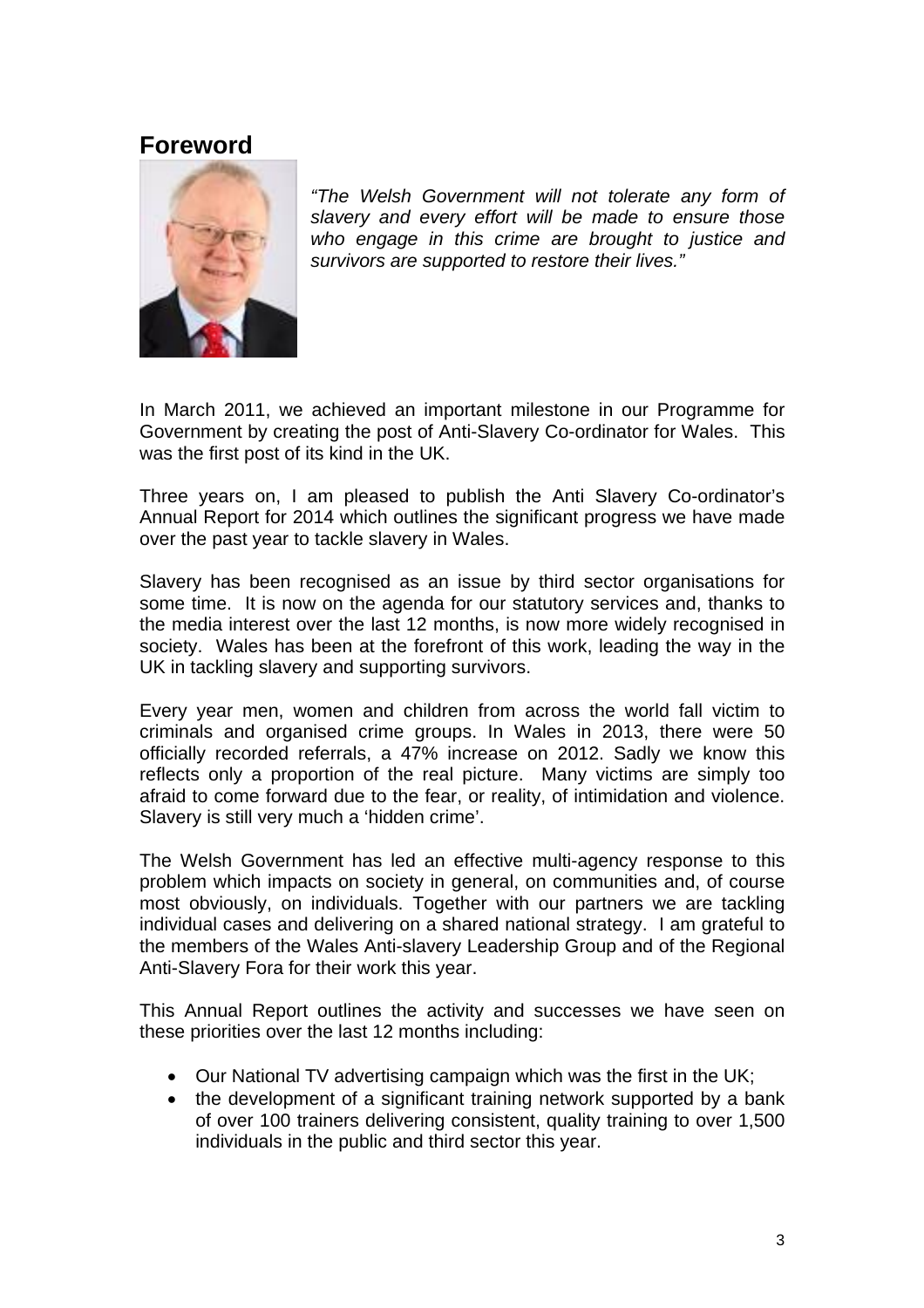• the introduction of an essential survivor pathway, which is now being rolled out across Wales over the coming year.

We welcome the UK Government's Modern Slavery Bill expected in the Spring of 2015. I believe the Bill will further strengthen our existing approach to tackle slavery, enabling further successes in our battle against this serious crime:

- Successes such as the rescuing of survivors such as Daryl Simester, enslaved for over 13 years on a farm in South Wales, and women from Africa and Eastern Europe, trafficked here and forced into prostitution.
- Successes such as the imprisonment of the perpetrators of these crimes for over 14 years between them.

In publishing this report we wish to send a strong message. Wales will not tolerate slavery of any kind.

**Leighton Andrews AM Welsh Government Minister for Public Services**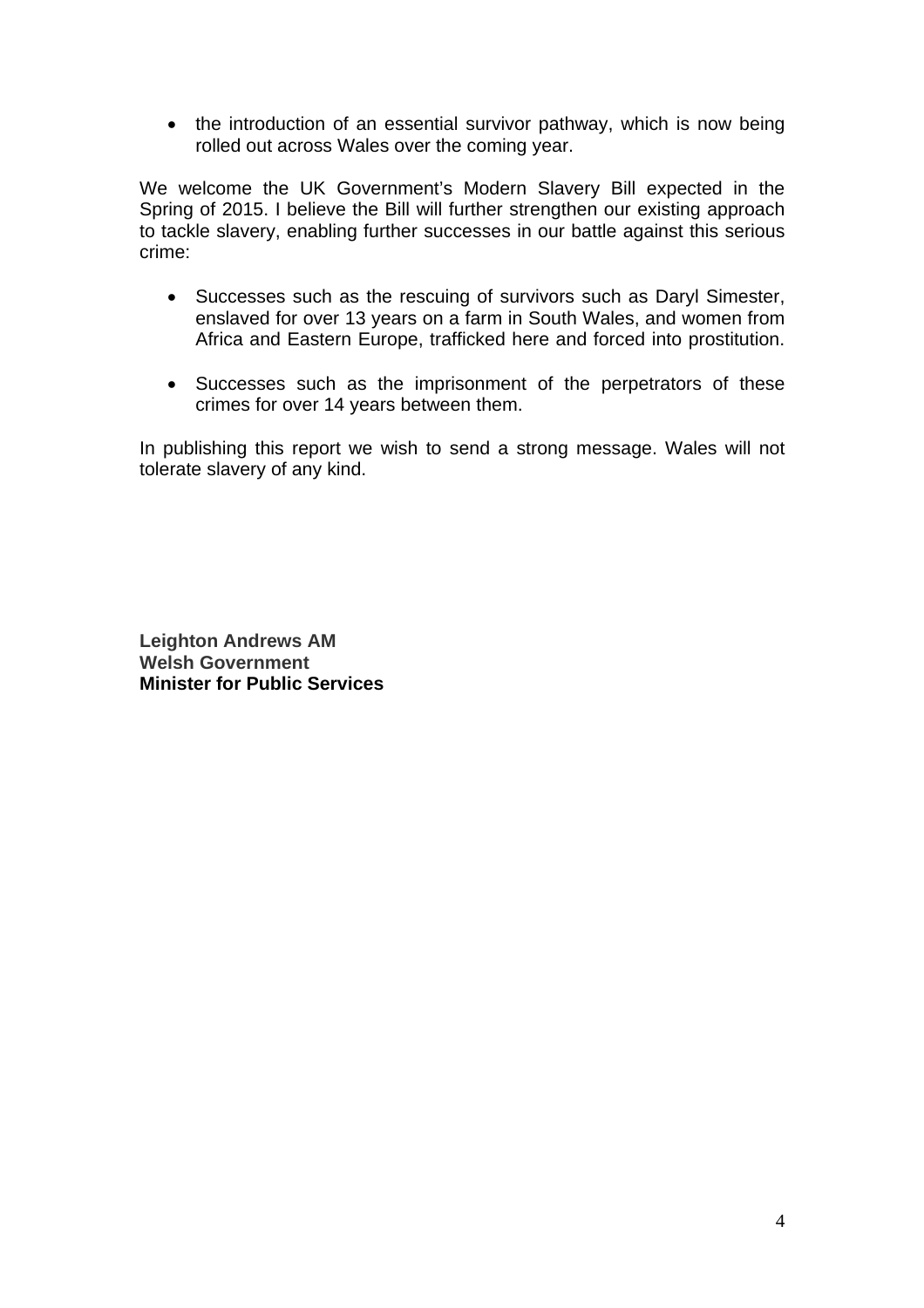# <span id="page-4-0"></span>**Executive Summary**

#### **Slavery in Wales**

Slavery is a serious crime and a grave violation of human rights. The recorded incidents of slavery to the National Referral Mechanism (NRM)  $1$  continues to increase each year, with more referrals of survivors from the UK and Wales.

In 2013, referrals to the NRM continued to increase. Wales is no exception to this and, whilst NRM referrals from Wales are low, they are increasing year on year. In 2012, NRM referrals numbered 34, whilst in 2013 there was a 47% increase to 50.

In Wales, sexual exploitation remained the most prevalent type of slavery reported, with labour exploitation the second highest reported. Reports of labour exploitation are on the increase.

In 2013, Vietnam was identified as the main source for slavery victims within Wales. The 9 Vietnamese referrals (4 adults and 5 minors) represent almost 20% of the 50 total referrals made in Wales. Other significant source countries were China, Albania, Nigeria and Romania.

Whilst cases of reported slavery in Wales are relatively low in number, arrests have received wide media exposure which aids public awareness raising. These cases have identified the need to build on the improving picture of multi-agency working, and for learning to continue to be cascaded to partners across Wales to assist with future investigations.

#### **The Welsh Government approach to Slavery**

Slavery is a complex issue and tackling it requires strong, strategic leadership and coordinated action. The Anti-Slavery Co-ordinator has enabled the Welsh Government to cut across organisational boundaries to deliver initiatives that are making Wales hostile to slavery.

The appointment of an Anti-Slavery Co-ordinator in 2011 strengthened how Wales responds to tackling slavery and to deliver against shared goals. The Welsh Government is the only UK Government to have created such a post and in November 2012 Stephen Chapman became the second Anti-Slavery Co-ordinator.

To ensure a strategic multi agency approach, in January 2013 the Welsh Government established the Wales Anti-Slavery Leadership Group. In 2014 the Group has continued to bring together evidence on the scale of the problem, set the strategic direction for the agenda in Wales, support and encourage the sharing of 'best practice' between partners and report progress to the Minister for Public Services.

<span id="page-4-1"></span> $\overline{a}$ <sup>1</sup> National Crime Agency Human Trafficking Centre National Referral Mechanism Statistics 2013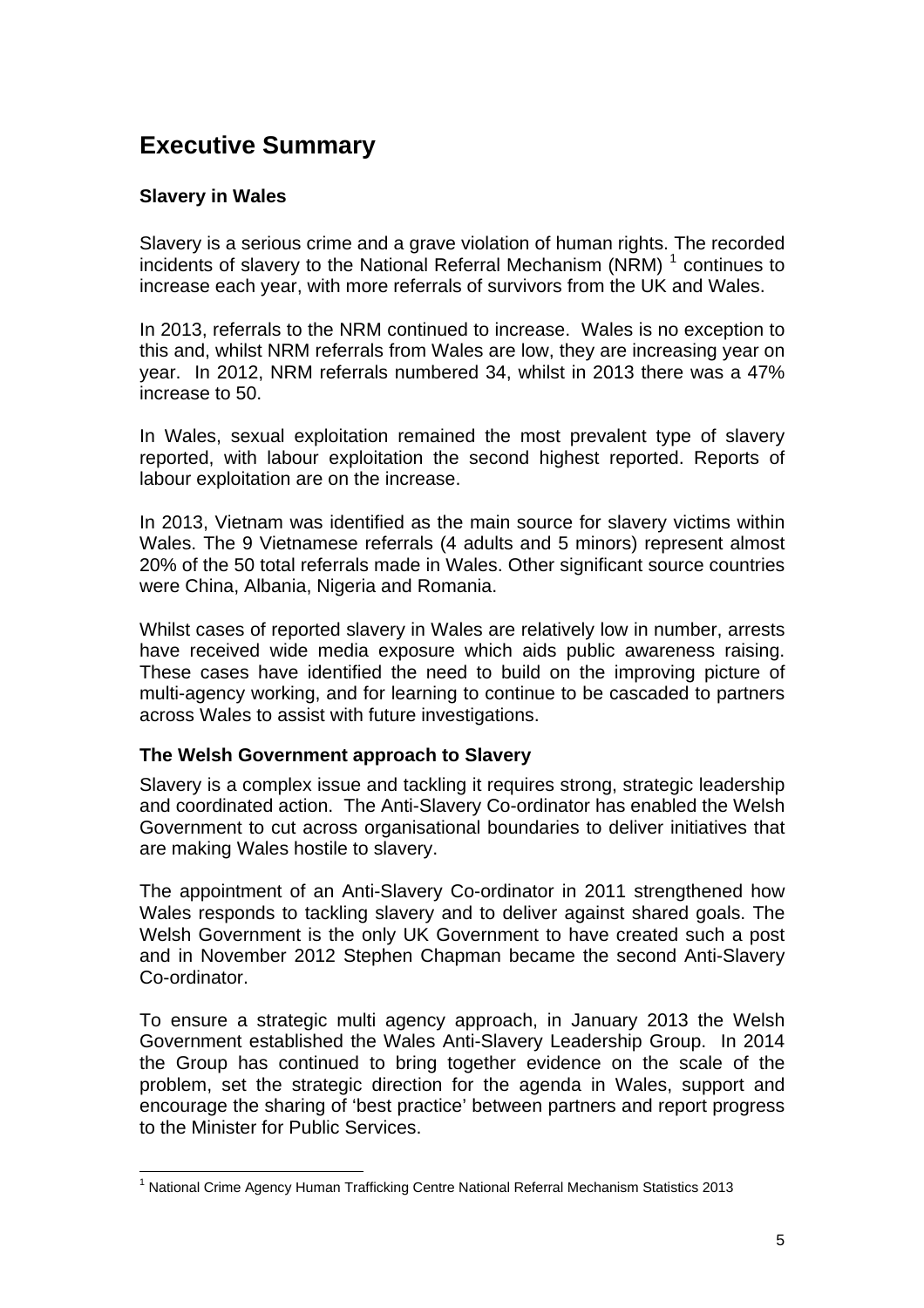<span id="page-5-0"></span>In May 2014 the Wales Anti-Slavery Operational Delivery Group was established to oversee and co-ordinate the work taking place across Wales to tackle slavery and facilitate the sharing of good practice and local delivery through the Regional Anti-Slavery Fora. The Regional Fora are responsible for delivering 'local' initiatives and also have an information and intelligence sharing function.

Slavery is a 'hidden' crime and under reported. In Wales we recognise there are issues regarding the collection of robust data and believe the current statistics are just the tip of the iceberg. Through sustained engagement with First Responders, such as New Pathways and Bawso, and other appropriate organisations, a growing evidence base of 'primary and secondary' data is being developed. Whilst this data is not complete it does contribute to reflecting the true level of slavery in Wales.

The Training Sub-Group of the Wales Anti-Slavery Leadership Group has put in place a consistent training programme across Wales aimed at developing skills and confidence to identify, report and deal with slavery.

These training courses are delivered to the widest possible audience and organisations include Local Authorities, Police and other Law Enforcement Agencies, Health, Education, Universities, Airport and Port staff, the Third sector, and community groups.

With oversight from the Leadership Group, A 'Survivor Care Pathway' has been developed by Bawso which is being rolled out across Wales with a completion date of April 2015. The Pathway puts in place an individual plan for survivors detailing how 'wrap-around' services will be provided to support them to restore their life back to normality.

The Welsh Government seeks opportunities to engage in as many of these as possible. One example of communications activity includes the national TV and poster campaign, to raise public awareness of the crime of slavery. TV adverts ran throughout February 2014 on ITV Wales and S4C. The posters were displayed on buses, at Cardiff Airport, ports, railway stations, in police stations and other public areas across Wales.

#### **Moving Forward**

Recent high profile prosecution cases, awareness raising campaigns and the announcement of the introduction of the UK Government's Modern Slavery Bill are all contributing to raising the profile of slavery.

The Welsh Government welcomes the introduction of the Modern Slavery Bill, which is anticipated to receive Royal Assent by Spring 2015, and will use it to strengthen how we tackle slavery in Wales.

Moving forward, we will continue to build on the progress that we have made in Wales to tackle slavery. Our next steps will be to consolidate work already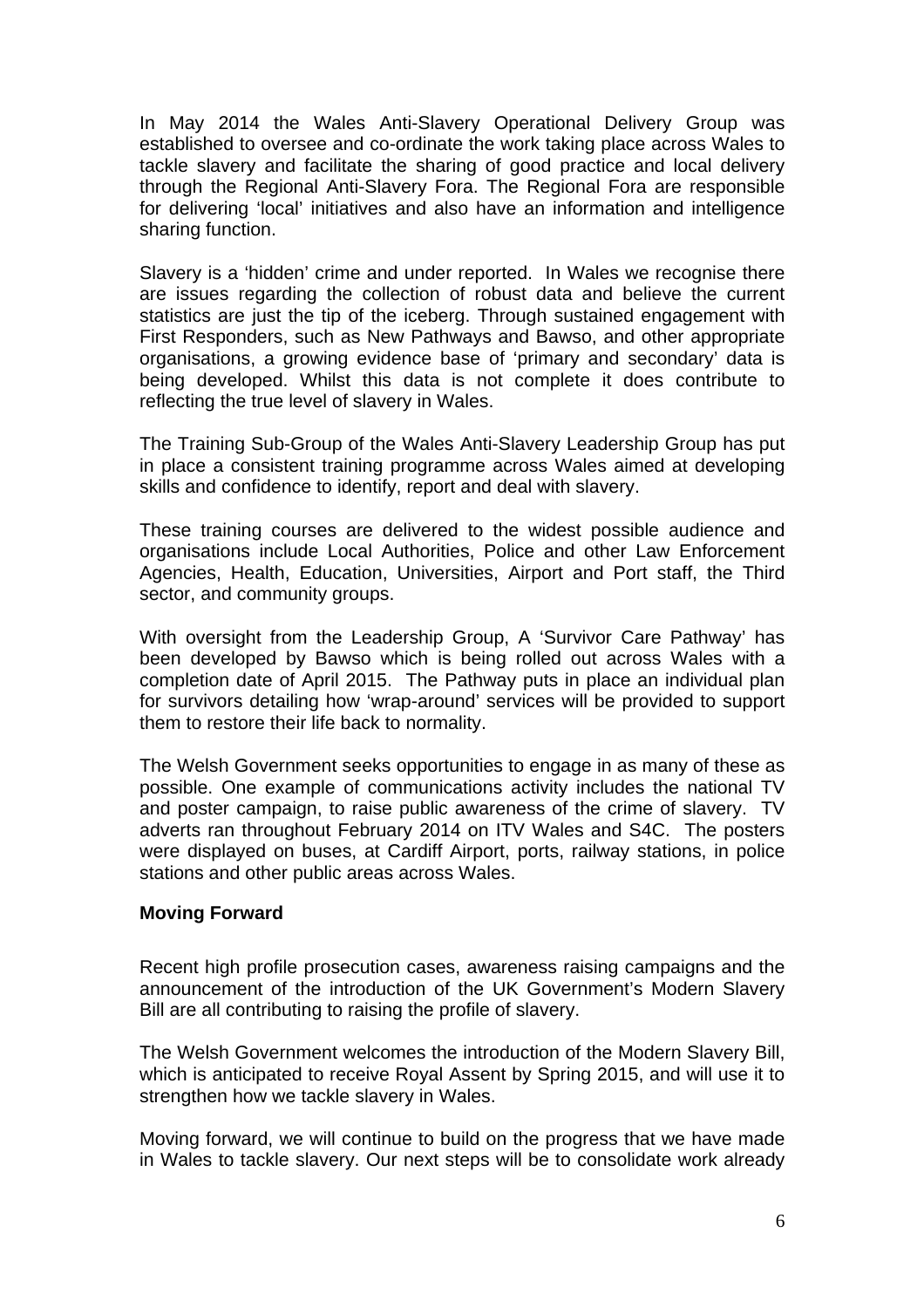undertaken to ensure the the Wales Anti-Slavery Leadership Group's Delivery Plan is delivered and its impact evaluated.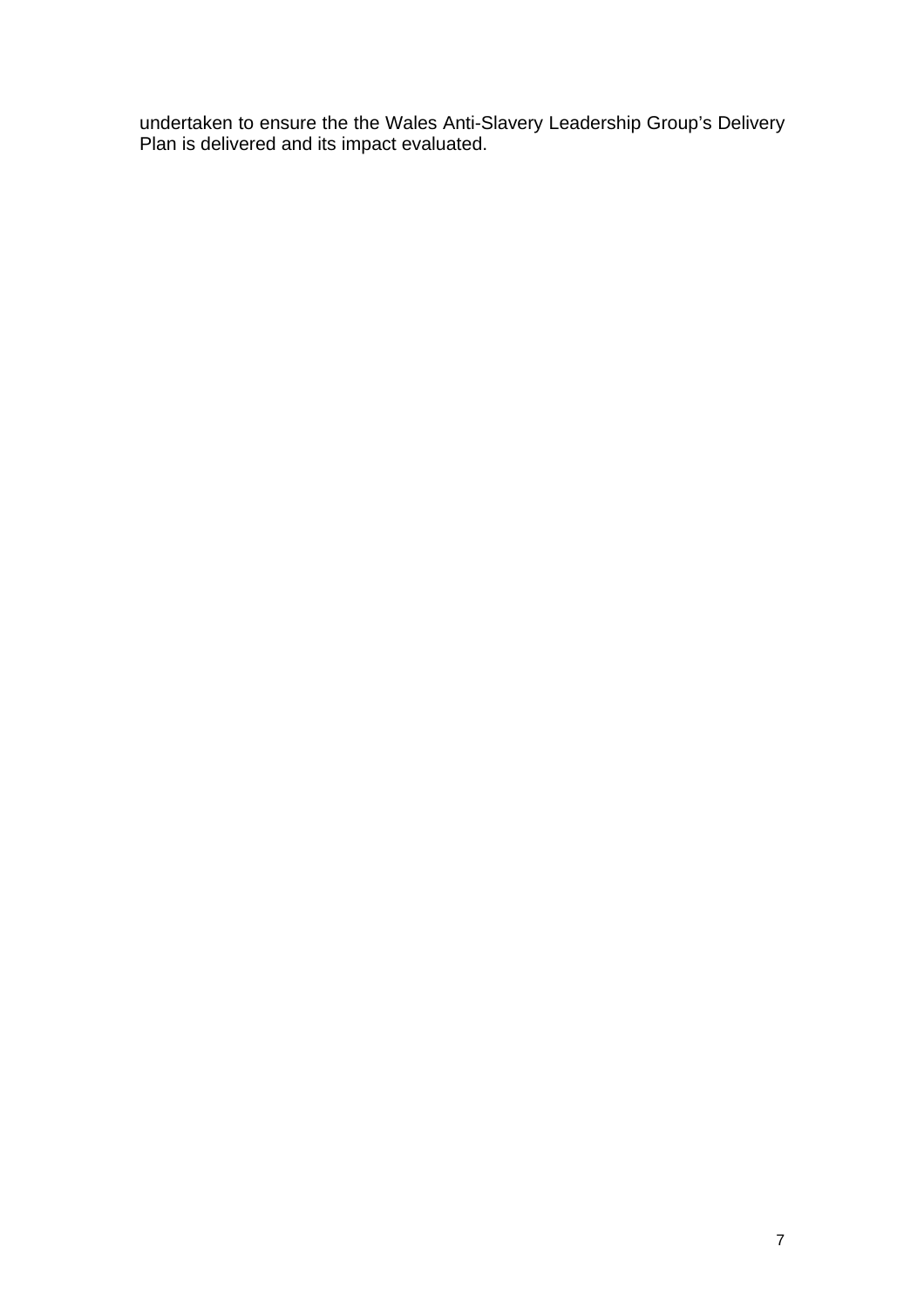# <span id="page-7-0"></span>**Chapter 1**

## **Slavery in Wales**

### **Background**

- 1.1 Slavery is a serious crime and a grave violation of human rights. The recorded incidents of slavery to the National Referral Mechanism  $(NRM)^2$  $(NRM)^2$  continues to increase each year, with more referrals of survivors from the UK and Wales. Every year men, women and children fall into the hands of criminals, in their own countries and abroad. Almost every country in the world is affected by slavery, whether as a country of origin, transit or destination for victims.
- 1.2 In 2013 there were 50 survivors of slavery in Wales identified from 29 countries across the globe, including the UK, who were referred to the  $N$ RM<sup>[3](#page-7-2)</sup>.

#### **National Referral Mechanism**

- 1.3 The UK Human Trafficking Centre (UKHTC) is part of the National Crime Agency (NCA) and is responsible for managing the NRM, the recognised measurement for recording cases of slavery.
- 1.4 In 2013, the UKHTC dealt with referrals involving all categories of slavery - exploitation for sex, labour, domestic servitude, human tissue/organ harvesting and criminal exploitation<sup>[4](#page-7-3)</sup>. In 2013, with the exception of human tissue/organ harvesting, all of these categories of slavery were reported to have taken place in Wales.
- 1.[5](#page-7-4) Referral to the NRM is voluntary, with the exception of minors<sup>5</sup> who are mandatorily referred. The UKHTC reports many victims do not voluntarily refer themselves for a variety of reasons, including fear of intimidation, reprisals against their families, intimidation, violence, deportation and imprisonment. Victims are also hesitant to become a witness, give evidence and bring criminals to justice.
- 1.6 Despite the voluntary referral process there continues to be increasing numbers of slavery cases reported. In 2013, there were 1,746 of NRM referrals to the UKHTC from across the UK $6$ compared to 1,186 in 2012. This is probably partly due to the increased awareness of, and support offered to, survivors.

<span id="page-7-1"></span> 2 National Crime Agency Human Trafficking Centre National Referral Mechanism Statistics 2013  $3$  Ibid

<span id="page-7-3"></span><span id="page-7-2"></span><sup>&</sup>lt;sup>4</sup> Criminal Exploitation is where adults and children are forced to commit crimes on behalf of criminals)

 $5$  A minor is classed as a person aged 17 years or under.

<span id="page-7-5"></span><span id="page-7-4"></span><sup>&</sup>lt;sup>6</sup> National Crime Agency Human Trafficking Centre National Referral Mechanism Statistics 2013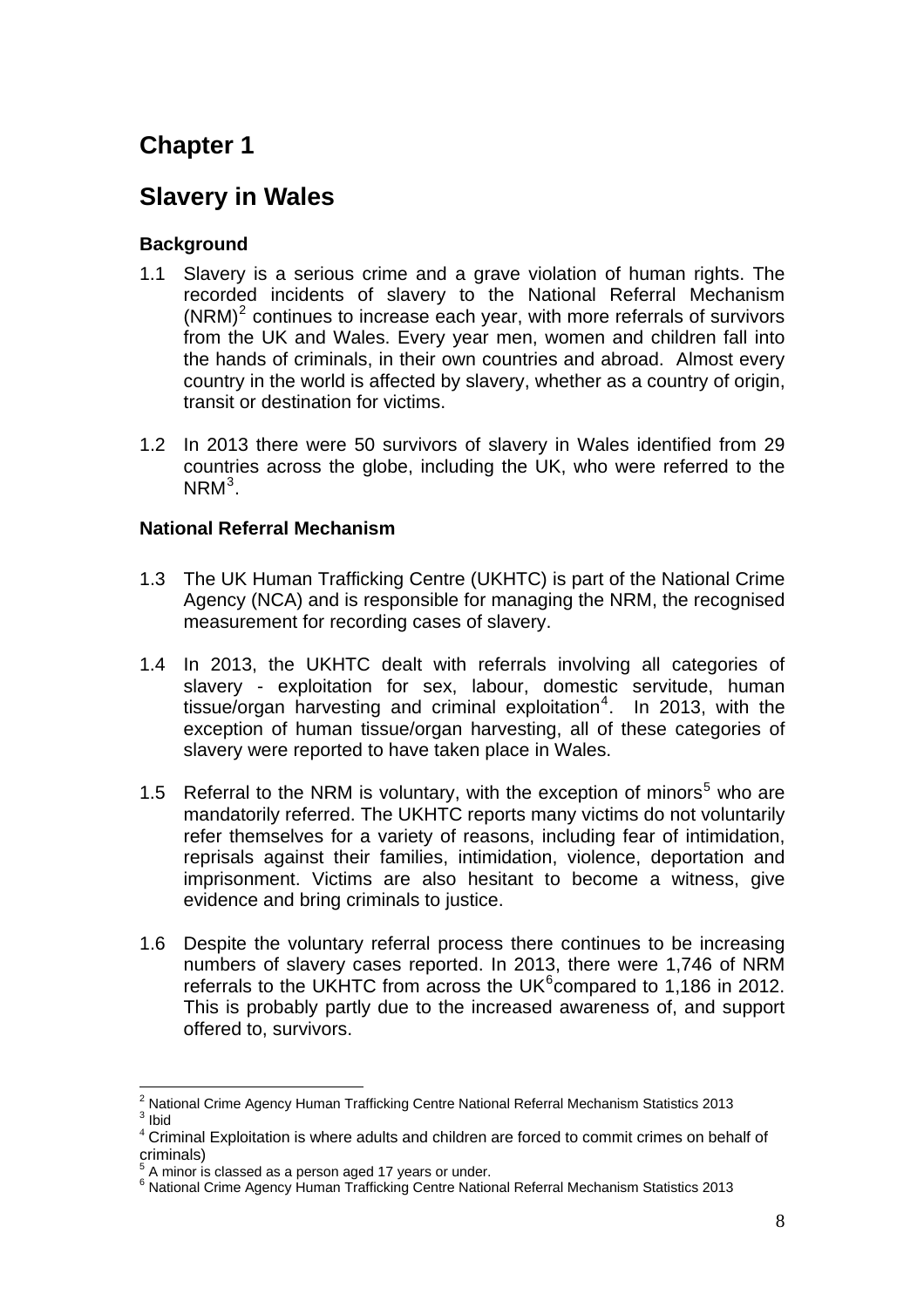- <span id="page-8-0"></span>1.7 The NRM process has been reviewed by the Home Office and on 10 November 2014, the Home Secretary published a report<sup>[7](#page-8-1)</sup> on the findings of the review. The Home Office Modern Slavery Unit will be taking forward the recommendations of the review on the following areas:
	- identification of victims:
	- how they access support:
	- the level of support victims receive;
	- decision making;
	- governance of the NRM: and
	- collection and sharing of data.
- 1.8 The Anti-Slavery Co-ordinator for Wales arranged workshops for the NRM Review Team to ensure engagement took place with statutory partners and NGOs working in this sector to provide an opportunity for them to express their views and concerns.

#### **Statistics in the UK and Wales**

- 1.9 Of the 1,746 NRM referrals from across the UK, 50 referrals were from Wales, representing 3% of the total UK NRM referrals and an increase from 34 in 2012. The 50 referrals comprised 42 adult and 8 minors and represent a 47% increase on the referrals made in 2012 $^8$  $^8$  (See Annex A).
- 1.10 In 2013 sexual exploitation remained the most prevalent exploitation type reported in Wales, with labour exploitation being the second highest reported category of slavery<sup>[9](#page-8-3)</sup>.

| 1.11 The 2013 NRM data is summarised as follows: |  |  |
|--------------------------------------------------|--|--|
|--------------------------------------------------|--|--|

| 2013 UK Picture -<br><b>National Referral Mechanism</b><br>(NRM) reported referrals <sup>10</sup> | <b>Total</b> | $\%$<br>of<br><b>NRM</b><br>referrals | Total 2011-2012 %<br>change |      |
|---------------------------------------------------------------------------------------------------|--------------|---------------------------------------|-----------------------------|------|
| <b>England</b>                                                                                    | 1,556        | 89%                                   |                             | 49%  |
| <b>Northern Ireland</b>                                                                           | 41           | 2%                                    |                             | 173% |
| <b>Scotland</b>                                                                                   | 99           | 6%                                    |                             | 3%   |
| <b>Wales</b>                                                                                      | 50           | 3%                                    |                             | 47%  |
| TOTAL                                                                                             | 1,746        | 100%                                  |                             | 47%  |

 $\overline{a}$ <sup>7</sup> <https://nrm.homeoffice.gov.uk/><br><sup>8</sup> lbid

<span id="page-8-2"></span><span id="page-8-1"></span> $8 \overline{\text{Ibid.}}$ 

<sup>&</sup>lt;sup>9</sup> Ibid.

<span id="page-8-4"></span><span id="page-8-3"></span><sup>&</sup>lt;sup>10</sup> National Crime Agency Human Trafficking Centre National Referral Mechanism Statistics 2013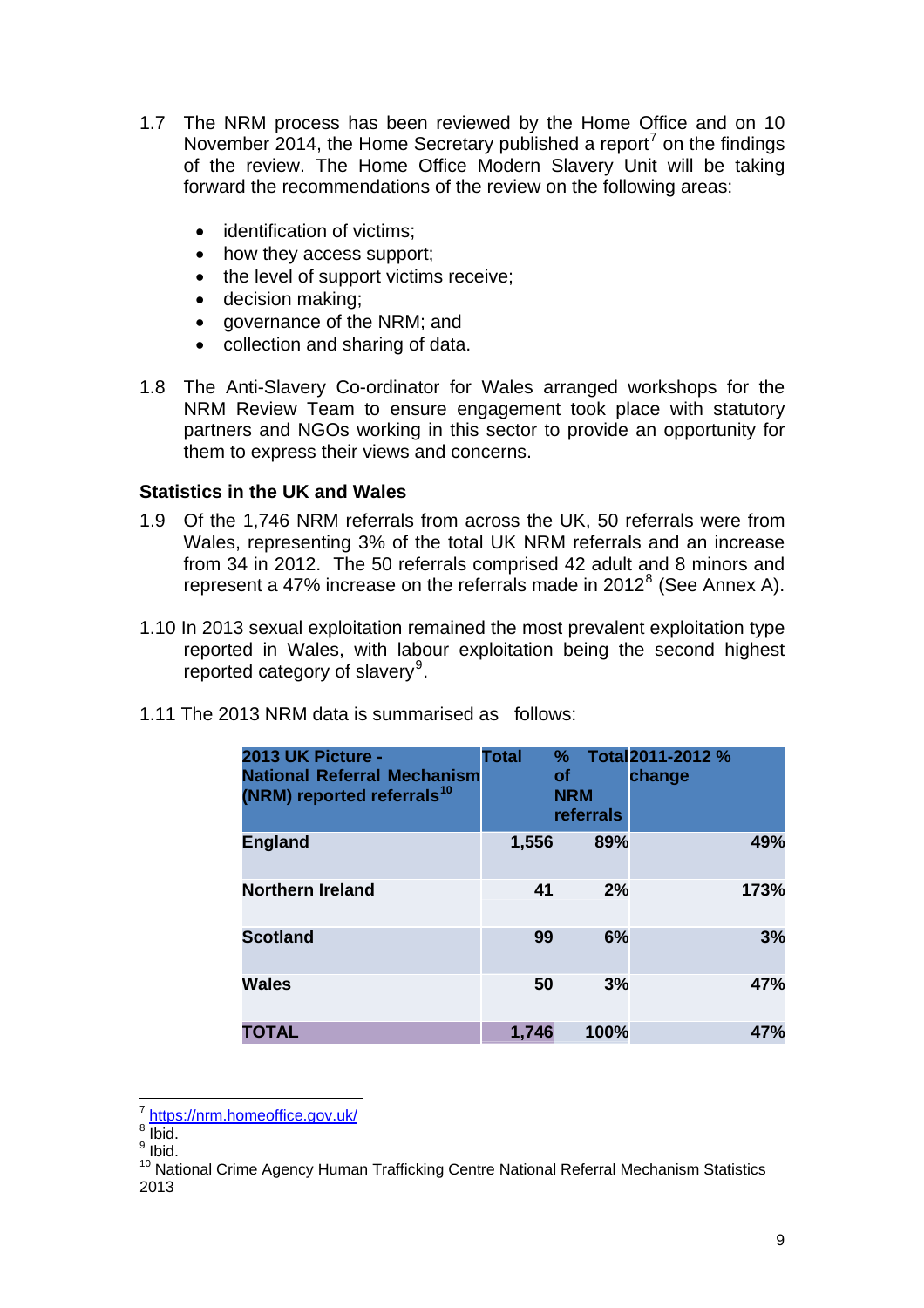#### <span id="page-9-0"></span>**Victim Profile**

- 1.12 Slavery is an international crime involving a substantial number of source and transit countries. Individuals are being exploited on a daily basis by Organised Crime Groups into a life of abuse and degradation.
- 1.13 In 2013 Vietnam<sup>[11](#page-9-1)</sup> was the main source for slavery victims in the NRM data for Wales. The 9 Vietnamese referrals (4 adults and 5 minors) represented almost 20% of the 50 total referrals in Wales. China, Albania, Nigeria and Romania were also source countries for a number of NRM referrals.
- 1.14 The 2013 NRM referrals indicated that within Wales and the UK female minors were used for sexual exploitation, Vietnamese minors for criminal exploitation, and East European males for labour exploitation<sup>[12](#page-9-2).</sup>
- 1.15 The 2013 NCA Intelligence Assessment, which reflects on all the information held within the NRM, continues to report a number of potential victims in the UK, including Wales, transited through other European countries, with some exploited in other countries before being moved to the UK. It is vital we continue to work collaboratively with UK law enforcement agencies to identify favoured transit routes and to deter and disrupt trafficking activity. A number of transit routes into Wales have been identified and measures have been put in place to reduce the threat. These include routes into, out of and through mainland Europe.

#### **Operations**

- 1.16 Organised Crime Groups and criminals used a variety of methods to move victims to the UK, using false documents, visas, and clandestine entry. The victims were generally recruited with the false offer of work in the UK but then remained under the control of the criminals, sometimes through the use or threat of violence against them or their families. These individuals were often then subjected to labour and, or, sexual exploitation.<sup>[13](#page-9-3)</sup>
- 1.17 The crime of slavery also facilitates secondary criminality in the UK and Wales. The criminals exploit opportunities available to them, and in some cases use a victim's identity for financial gain, claiming benefits on their behalf.<sup>[14](#page-9-4)</sup>
- 1.18 The recent coverage in the media of high profile arrests and subsequent court cases for slavery offences in Wales has been a wake up call, confirming slavery is happening here in Wales. However, overall crime

 $\overline{a}$ 

<span id="page-9-1"></span><sup>&</sup>lt;sup>11</sup> National Crime Agency Human Trafficking Centre National Referral Mechanism Statistics 2013

<span id="page-9-2"></span> $12$  Ibid.

<span id="page-9-4"></span><span id="page-9-3"></span><sup>&</sup>lt;sup>13</sup> Home Office Serious and Crime Strategy 2013<br><sup>14</sup> Ibid.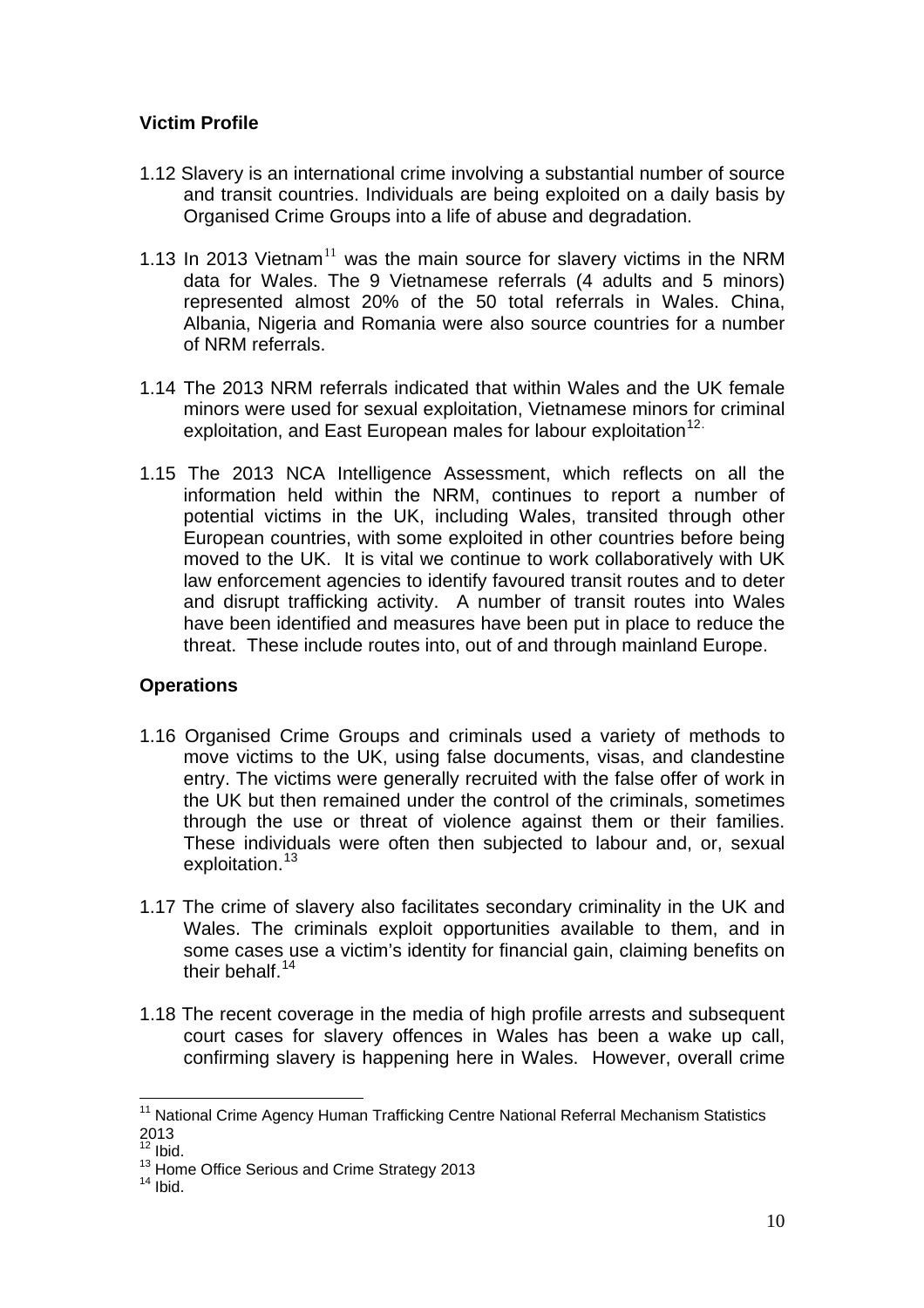statistics are low as offenders are rarely detected and charged with slavery. In 2013, the Crown Prosecution Service reported just four cases had been subject to the Criminal Justice System in Wales.

#### 'Operation Imperial'

1.19 In Spring 2013, Gwent Police rescued a 43 year old man from a farm in the Marshfield area of Newport. Dale Simister had been kept in captivity for 13 years, living in extremely poor conditions and forced to work for no pay. Gwent Police launched 'Operation Imperial' which resulted in arrests taking place and three men charged in September 2013. A number of other men were rescued. In October 2014, one of the men was sentenced to four and a half years imprisonment at Cardiff Crown Court. 'Operation Imperial' is an ongoing investigation and in May 2014, following further lines of investigation, two men were rescued and four men were arrested in the Cardiff area. One of the men had been kept in captivity for 26 years and the other for 7 years. The men who were arrested are going through the Criminal Justice System.

#### 'Operation Banjo'

1.20 On Monday 27 January a man and a woman from Eastern Europe appeared before Newport Crown Court for sentencing, having pleaded guilty to human trafficking charges involving using women for the purpose of prostitution in the Cardiff area. The man was also charged with possession of a stun gun at the time of his arrest. The man was sentenced to 2 years and 7 months imprisonment and the woman 15 months.



#### 'Juju Case'

1.21 On Friday 7 November a 24 year old woman was sentenced to 8 years imprisonment, having been found guilty at Crown Court for trafficking two women from Nigeria to the UK to work in the sex trade. She had put the women through a ritualistic 'juju' ceremony in Nigeria to make them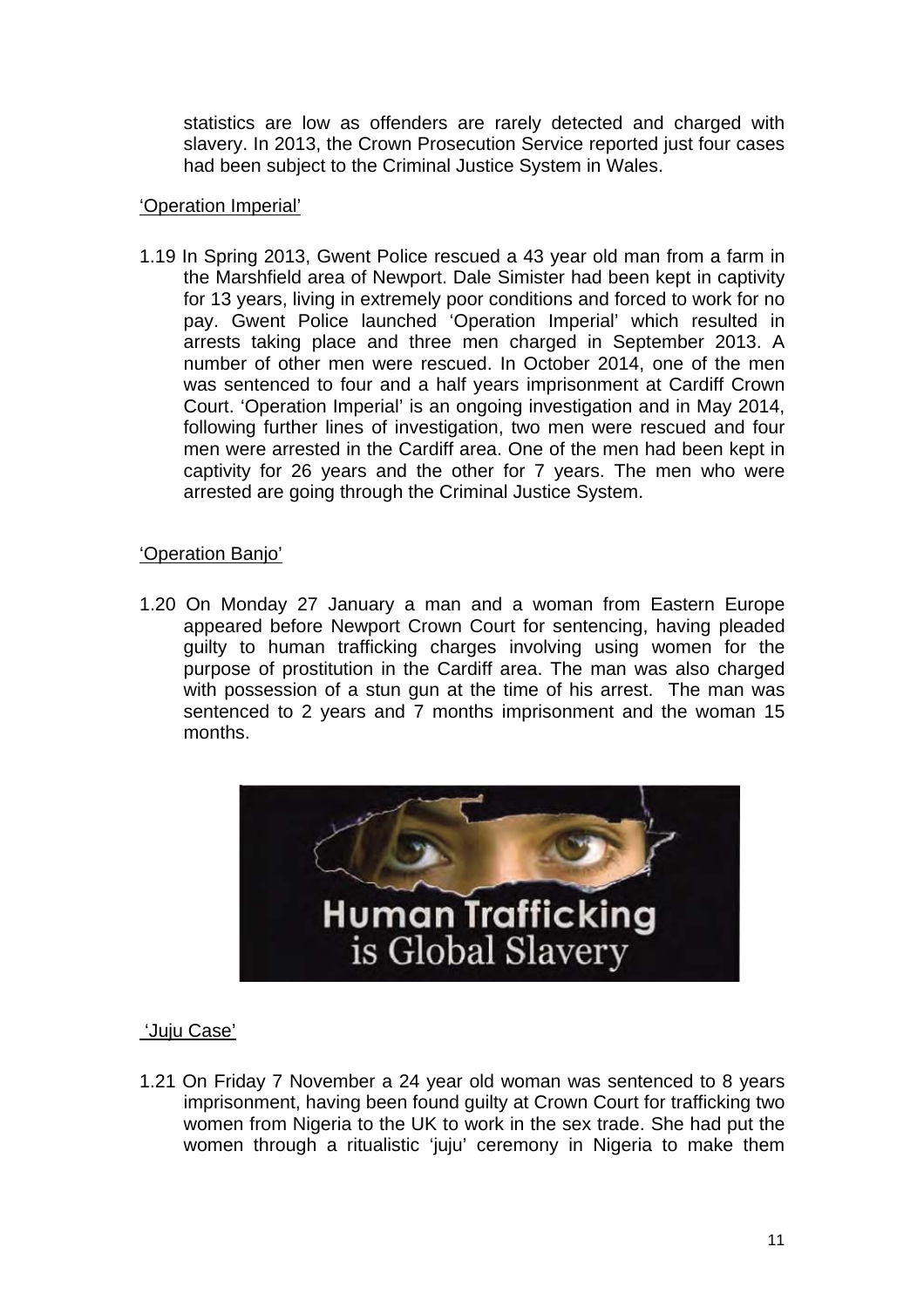afraid of disobeying her and used this form of control to force them to become prostitutes.

1.22 These high profile cases have identified slavery is taking place in Wales and, with wide media exposure, have helped to raise public awareness. These cases have also identified the importance of multi-agency working and that the learning from each case is cascaded through the Regional Anti-Slavery Fora across Wales to assist with future investigations.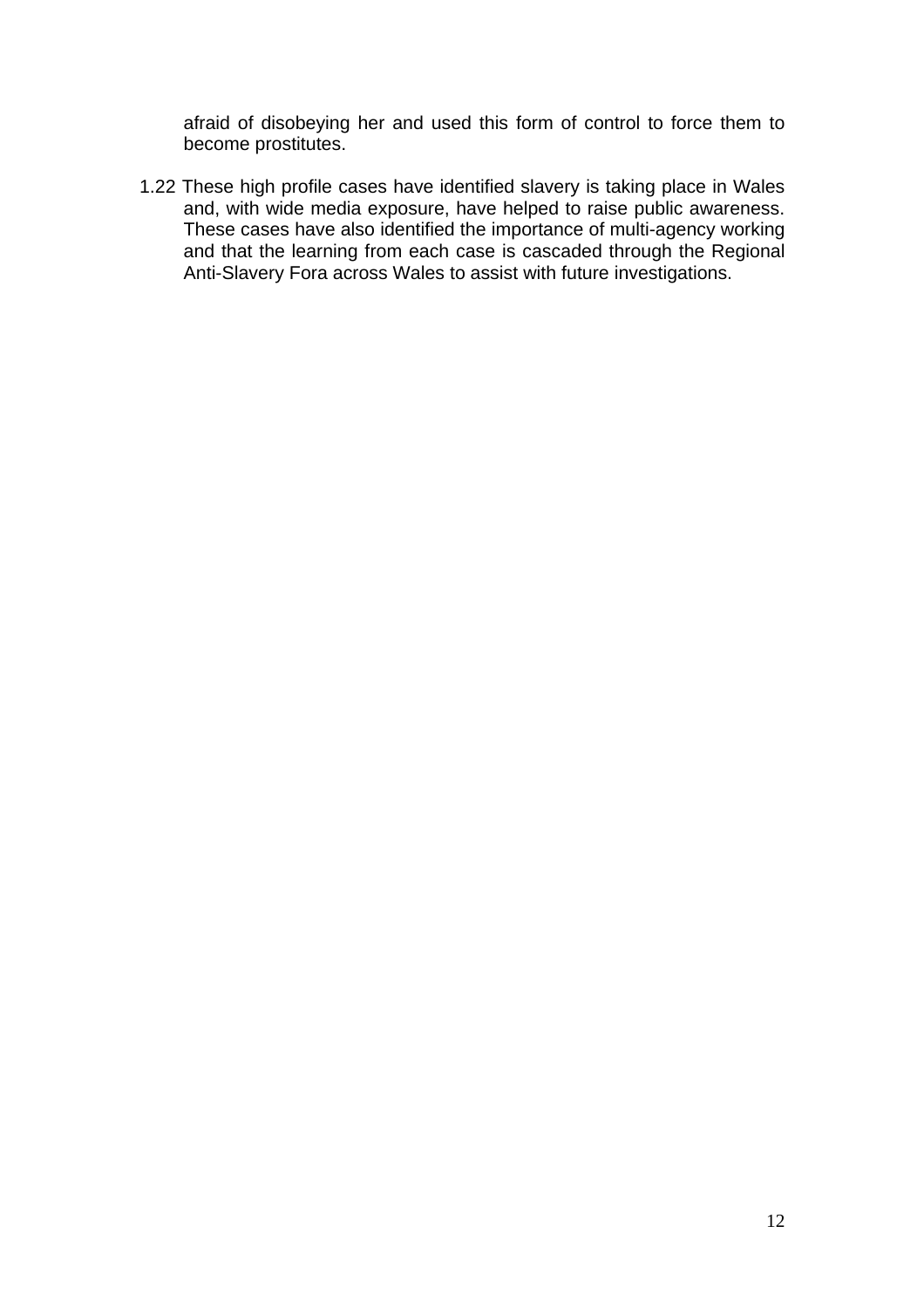# <span id="page-12-0"></span>**Chapter 2**

 $\overline{a}$ 

### **The Welsh Government Approach to Slavery**

#### **Leadership & Influence**

2.1 Slavery is a complex issue and crosses borders, cultures and organisational responsibilities. Tackling slavery requires strong, strategic leadership and co-ordinated action to ensure agencies across Wales are working towards a common outcome, and resources are aligned to deliver services effectively.

#### Anti-Slavery Co-ordinator for Wales

- 2.2 Stephen Chapman, the second Anti-Slavery Co-ordinator, took up post in November 2012, for a three year period.
- 2.3 A crucial component of the role of the Co-ordinator is to represent the Welsh Government on a number of UK Strategic Groups and engage with a variety of other stakeholders, in both Wales and across the rest of the UK.
- 2.4 During the year the Anti-Slavery Co-ordinator attended: the Inter-Departmental Ministerial Group on Modern Slavery[15](#page-12-1), the UK Threat Reduction Board, the Home Office Modern Slavery Stakeholder Group, the Home Office National Referral Mechanism (NRM) Oversight Review Group, the Home Office Child Trafficking Information Sharing Forum and the Association of Chief Police Officers (ACPO) England & Wales 'Operation Eagle' meetings. In addition, the Anti-Slavery Coordinator is a member of the Wales Anti-Slavery Leadership Group, the Wales Anti-Slavery Operational Delivery Group, the All Wales Portal Group, the Wales Border Management Group and a number of other key strategic and operational groups. This ensures the issue of slavery in Wales is always considered as part of the wider discussions and allows for the progress and achievements here to be highlighted to others across the UK.
- 2.5 The Anti-Slavery Co-ordinator meets regularly with his counterparts from the Home Office, Foreign and Commonwealth Office, the Ministry of Justice, the Scottish Government, the Northern Ireland Executive, the England & Wales Association of Chief Police Officers lead for Modern Slavery and other UK partners to discuss and share best practice in tackling slavery.

<span id="page-12-1"></span><sup>15</sup> [https://www.gov.uk/government/collections/modern-slavery-inter-departmental-ministerial](https://www.gov.uk/government/collections/modern-slavery-inter-departmental-ministerial-group-publications)[group-publications](https://www.gov.uk/government/collections/modern-slavery-inter-departmental-ministerial-group-publications)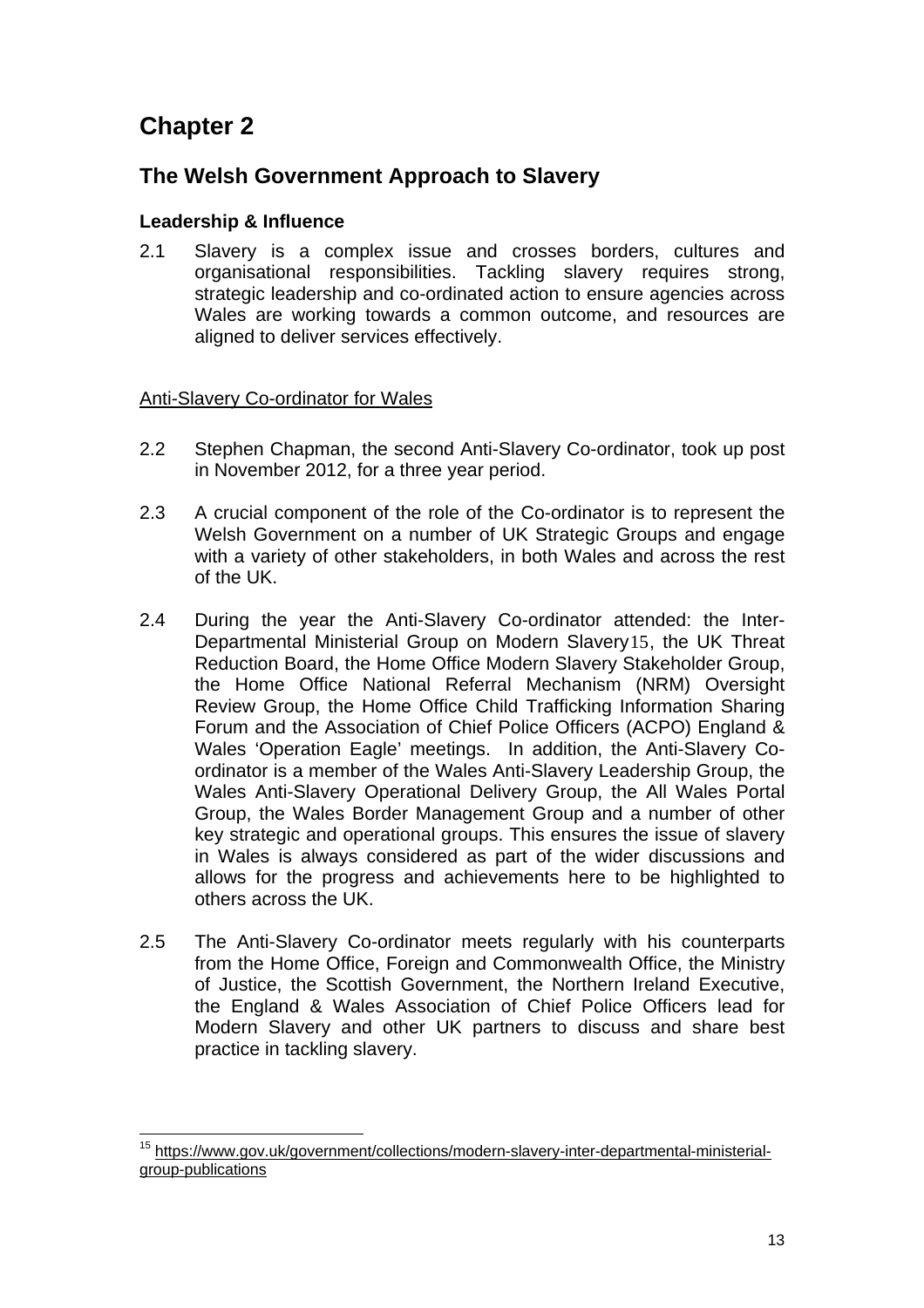- 2.6 The Welsh Government continues to be a member of the Inter-Departmental Ministerial Group on Modern Slavery, chaired by the Home Secretary, working with other governments across the UK to tackle Slavery. Through the auspices of this Group, the Anti-Slavery Co-ordinator contributed to the Joint Statement of the Inter-Departmental Group on Modern Slavery which was published on 18 October 2014: [https://www.gov.uk/government/publications/joint](https://www.gov.uk/government/publications/joint-statement-of-the-inter-departmental-ministerial-group-on-modern-slavery)[statement-of-the-inter-departmental-ministerial-group-on-modern](https://www.gov.uk/government/publications/joint-statement-of-the-inter-departmental-ministerial-group-on-modern-slavery)[slavery](https://www.gov.uk/government/publications/joint-statement-of-the-inter-departmental-ministerial-group-on-modern-slavery)
- 2.7 In 2014 the Anti-Slavery Co-ordinator became a 'White Ribbon Ambassador' and actively promotes ending domestic abuse and violence against women. He also has oversight of the work on Female Genital Mutilation (FGM), Honour Based Violence (HBV), Forced Marriage and Stalking. To assist in delivering these work streams a secondee from the Welsh Migration Partnership joined the Team in November 2013, on a two year secondment.
- 2.8 To ensure issues relating to slavery, FGM, HBV, FM and stalking are considered in the wider context, the Anti-Slavery Co-ordinator is part of the Violence Against Women and Domestic Abuse (VAWDA) Team, within the Community Safety Division of the Welsh Government. An example of the benefit of positioning this post within Welsh Government is the way in which FGM and Forced Marriage have been incorporated into the Gender-based Violence, Domestic Abuse and Sexual Violence (Wales) Bill.

#### Wales Anti-Slavery Leadership Group

- 2.9 To ensure a strategic multi-agency approach, the Welsh Government established the Wales Anti-Slavery Leadership Group in January 2013. In 2014 the Group has continued to bring together evidence on the scale of the problem, set the strategic direction for the agenda in Wales, support and encourage the sharing of 'best practice' between partners and report progress to the Minister for Public Services.
- 2.10 The Leadership Group is in a unique position to add value by coordinating collaboration between devolved and non-devolved partners, and the third sector; planning and supporting delivery. This maximises the opportunities to improve Wales' ability to identify and report instances of slavery and provide immediate support to survivors.
- 2.11 The Leadership Group has a Strategic Delivery Plan for tackling slavery in Wales. The Delivery Plan and the Leadership Groups Terms of Reference can be found at the following link: [www.wales.gov.uk/anti-slavery](http://www.wales.gov.uk/anti-slavery)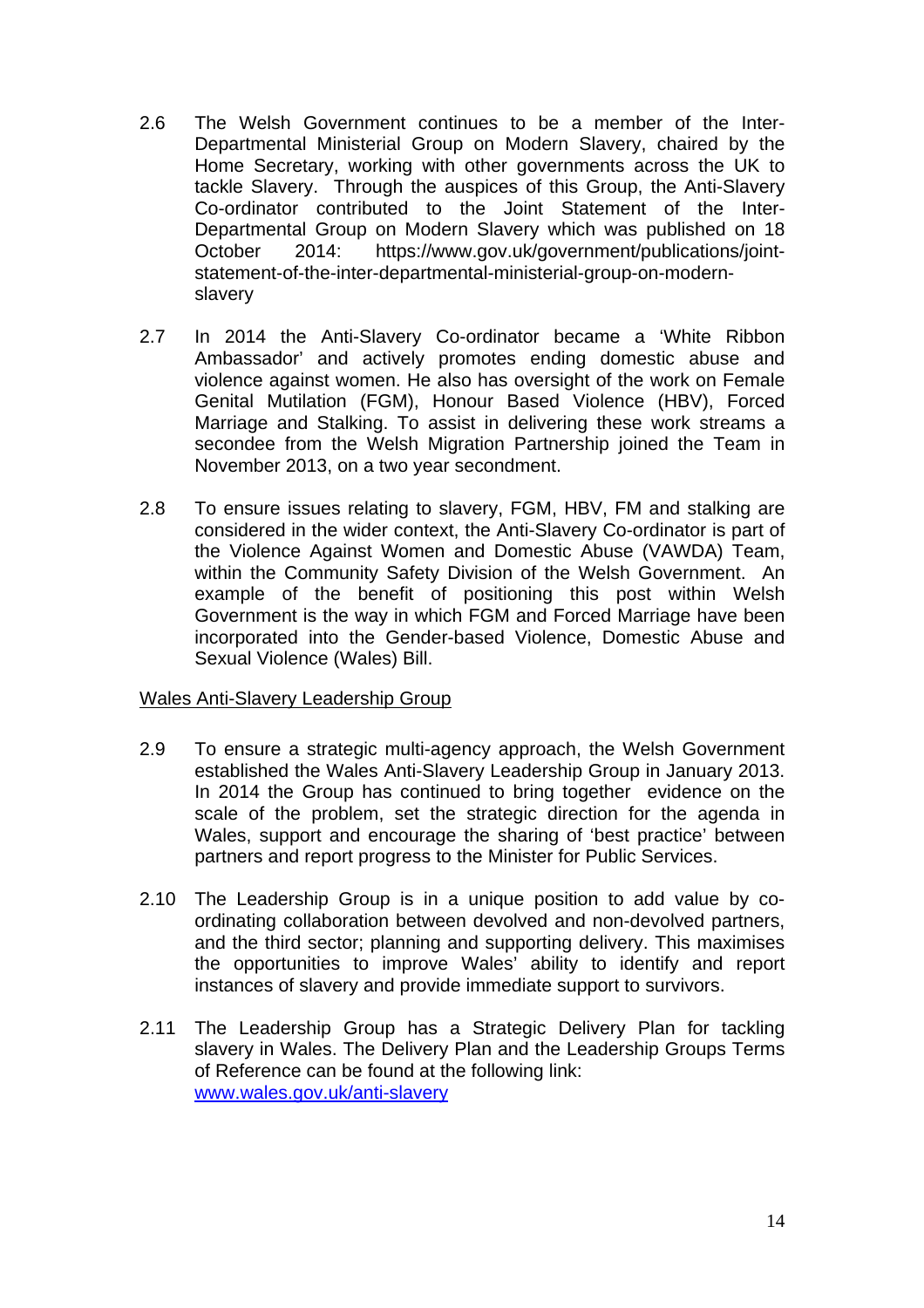- 2.12 In the last year the Leadership Group achieved the following:
	- established a Wales Anti-Slavery Operational Delivery Group to co-ordinate the work of the Regional Anti-Slavery Fora and share best practice across Wales.
	- established Regional Anti-Slavery Fora in in North Wales and Dyfed Powys, which now brings full geographical coverage across Wales.
	- delivered consistent awareness raising training courses to over 1,500 individuals across Wales for organisations which included the Police, Local Authorities, Health and the third sector.
	- delivered a specialist training programme for Senior Investigating Officers (SIOs) and Crown Prosecution Service Prosecutors. In the past year 30 SIOs and Prosecutors have been trained.
	- developed a 'Survivor Care Pathway' which, after being piloted in Cardiff, is being rolled-out across Wales by April 2015. The Pathway puts in place an individual plan for survivors on how 'wrap-around' services are provided from the beginning of the NRM 'reflection and recovery' period and beyond, where necessary.
	- established a Joint Intelligence Board (JIB) for Wales to ensure anti-slavery intelligence is collated and shared between partners. The JIB is chaired by the Head of the Wales Police Regional Intelligence Unit who is a member of the Leadership Group.
	- in February 2014 delivered a media campaign which included a national TV and poster campaign. The aim of the campaign was to raise public awareness of the heinous crime of slavery. The TV campaign ran throughout February and posters were displayed on buses, at Cardiff Airport, ports, railway stations, in Police Stations and other public areas across Wales.
	- introduced new strategic objectives into the Leadership Group's Delivery Plan for 2014 to tackle slavery in Wales. These are aimed at tackling child exploitation, labour exploitation and securing engagement from the National Offender Management Service in Wales with slavery related victims/offenders.

#### Regional Anti-Slavery Delivery Group and Regional Anti-Slavery Fora

2.13 The Wales Anti-Slavery Operational Delivery Group was established in May 2014, to coordinate and deliver the work taking place across Wales to tackle slavery and facilitate the sharing of good practice and local delivery through the Regional Anti-Slavery Fora.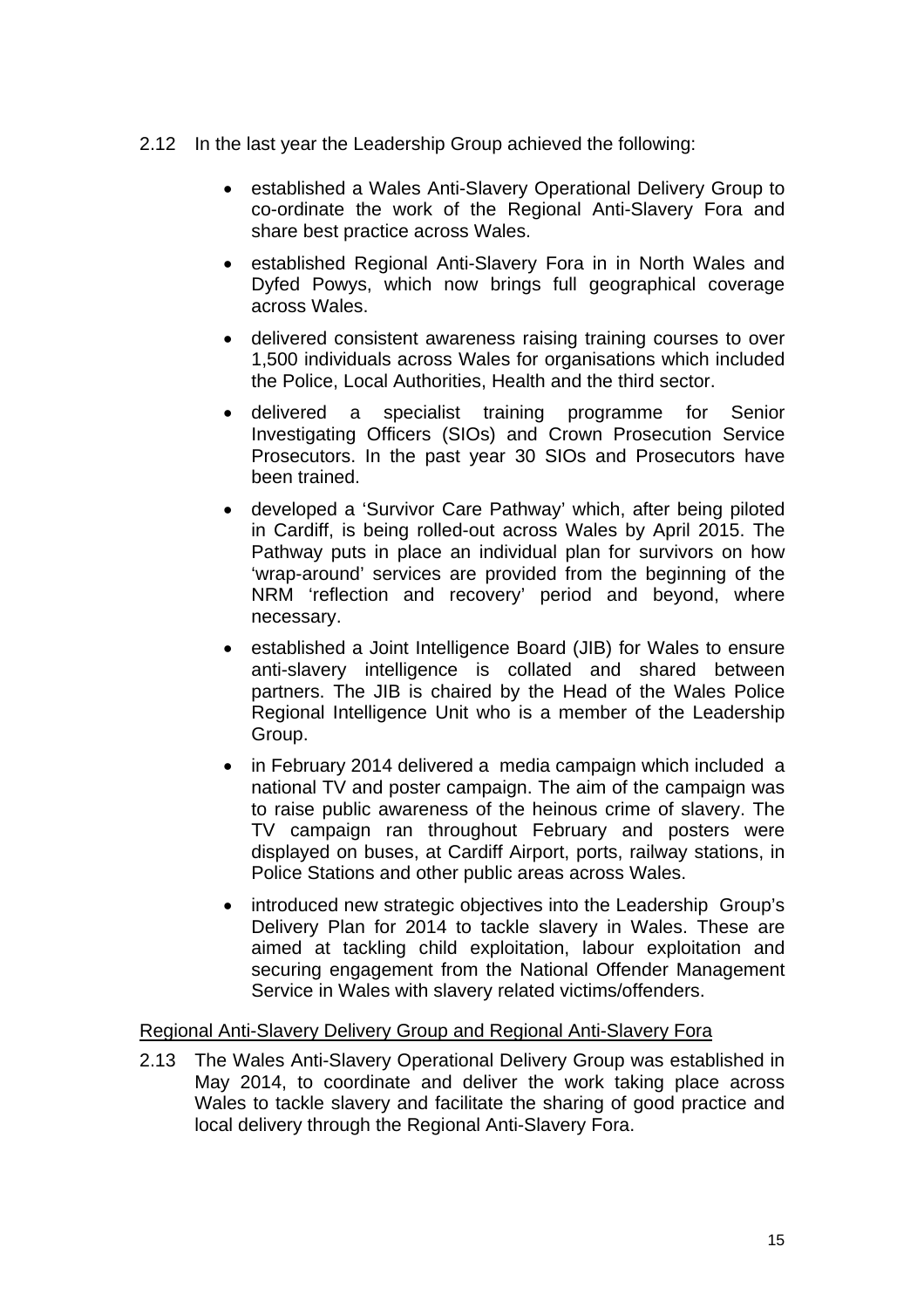2.14 The Regional Fora are responsible for delivering local awareness raising training, promoting initiatives to tackle slavery and supporting survivors. They also have an information and intelligence sharing function. Each of the Regional Fora also arranged awareness raising events during Anti-Slavery Week 2014.

#### Community Cohesion Co-ordinators

2.15 Since April 2014 the Welsh Government has funded Community Cohesion Co-ordinators to provide support to the Anti-Slavery Coordinator in engaging with Local Authorities on the slavery agenda. These Co-ordinators have worked with the Regional Fora to raise awareness and promote pro-active initiatives across Wales. The Community Cohesion Co-ordinators are members of their respective Regional Anti-Slavery Fora and Adult and Children Safeguarding Boards. Within their region they are the focal point for arranging antislavery training for Local Authority staff and stakeholders. They have attended the Anti-Slavery Trainer Preparation Course (Train-the-Trainer) in order to deliver training as part of their role.

#### North Wales Regional Anti-Slavery Co-ordinator

- 2.16 The North Wales Regional Anti-Slavery Co-ordinator, Jim Coy, was appointed in November 2013. The post is funded through the Welsh Government Regional Collaboration Fund and is responsible for ensuring operational delivery of initiatives in North Wales to tackle slavery. The Regional Co-ordinator is accountable to the North Wales Anti-Slavery Project Board which is chaired by the Chief Executive of Anglesey County Council. The Welsh Government Anti-Slavery Coordinator is a member of this Project Board.
- 2.17 As part of his role, the Regional Co-ordinator established the North Wales Regional Anti-Slavery Forum. He has co-ordinated regional antislavery initiatives, including delivering awareness training for the Police, UK Border Force and staff at Holyhead Port and training for north Wales domestic abuse staff and outreach workers.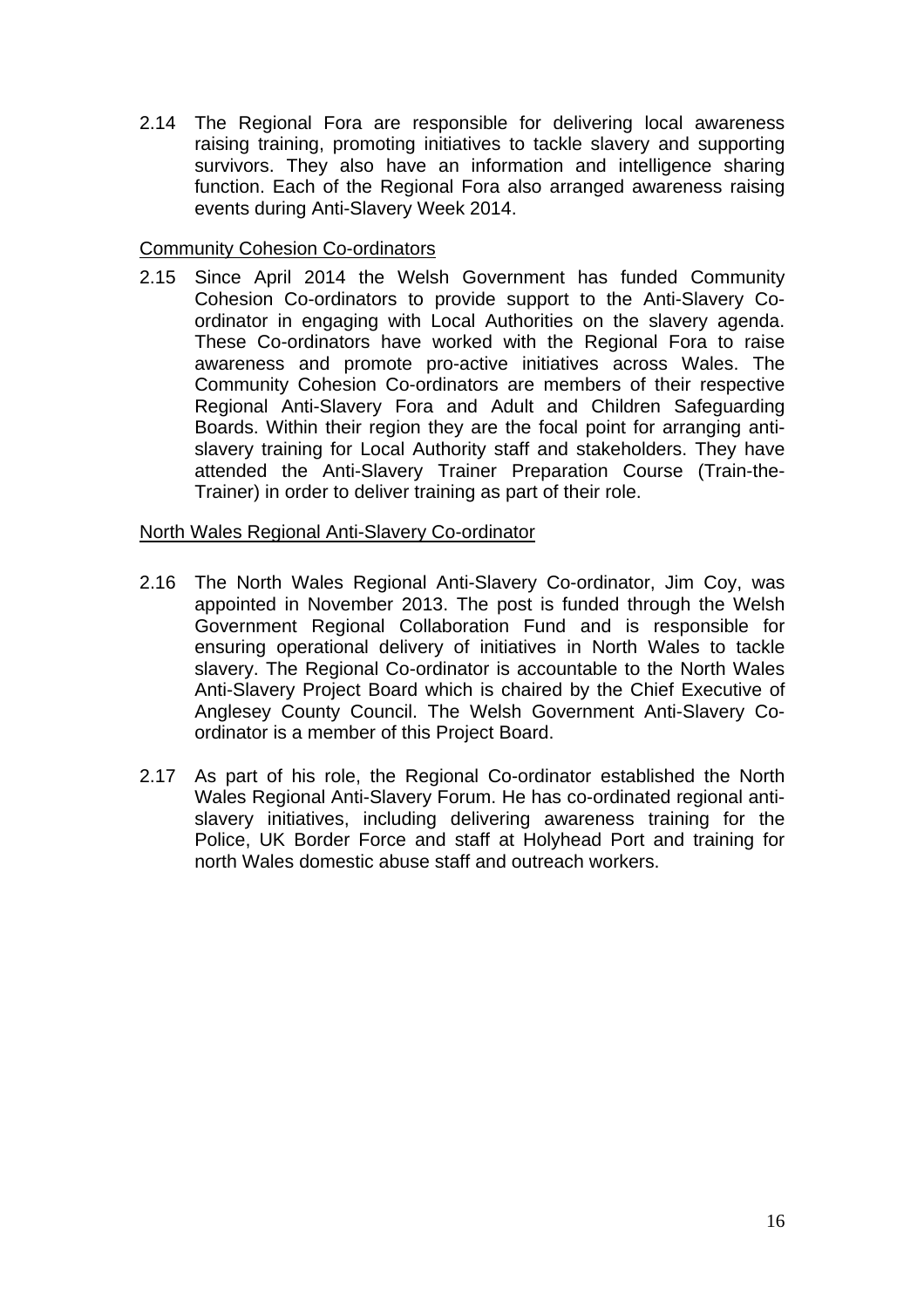<span id="page-16-0"></span>

*North Wales anti-Slavery Conference Delegates (l-r) Julian Sandham North Wales Deputy Police and Crime Commissioner, Zsanett Shashaty Welsh Government Policy Lead on Female Genital Mutilation and Honour-based violence, Richard Parry-Jones Chief Executive Anglesey County Council, Stephen Chapman Welsh Government Anti-Slavery Coordinator and Jim Coy North Wales Anti-Slavery Co-ordinator* 

2.18 The Chief Executive of Denbighshire County Council, as part of his role on the Public Services Leadership Group, provided a strategic role in relation to the anti-slavery work.

#### **Improving the evidence base in Wales**

- 2.19 In 2012, the first annual report of the Inter-Departmental Ministerial Group on Human Trafficking (subsequently re-named the Inter-Departmental Ministerial Group on Modern Slavery), identified data capture and intelligence sharing to be a key area for improvement. The gaps and lack of consistency in the evidence base means the true level of slavery across the UK is not known.
- 2.20 The primary data sets in use are the number of NRM referrals received by the UK Human Trafficking Centre and the Crown Prosecution Service's data on the number of perpetrators brought to justice. This data alone does not accurately reflect the full extent of slavery in the UK, or Wales. To improve this the Welsh Government has, in 2014, been developing a growing evidence base using secondary data in partnership with First Responder organisations.
- 2.21 Through the development of these datasets we are identifying victims who go through the NRM and those who choose not to, giving a richer picture of prevalence of slavery in Wales. In the data received from January – September 2014 a further 16 victims of slavery have been identified who were not captured in the formal NRM process. In time the quarterly data returns will enable us to identify patterns and trends on victim profile and inform the appropriate services of identified needs.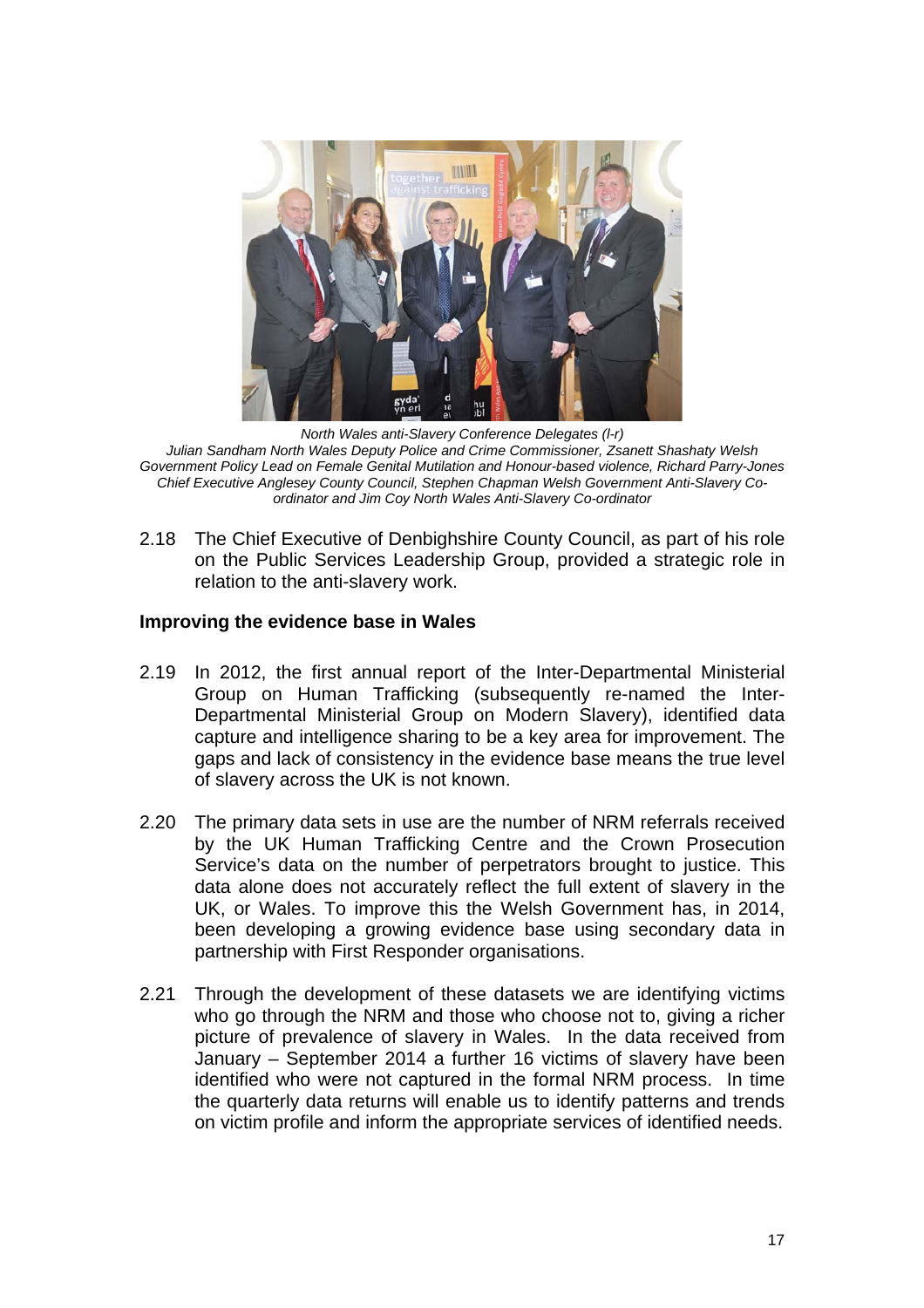### <span id="page-17-0"></span>**Training**

2.22 Over the past year, the Training Sub-Group of the Wales Anti-Slavery Leadership Group has put in place a consistent training programme across Wales aimed at developing the skills and confidence to identify report and deal with slavery.



*Members of the Wales Anti-Slavery Leadership Group – Training Sub Group* 

- 2.23 The anti-slavery training courses which are being delivered across Wales are:
	- Introduction to Anti-Slavery Awareness Course (3 hours)
	- Anti-Slavery First Responder Course (1 Day)
- 2.24 The courses are approved by the Welsh Government and will be linked to the National Training Framework on Gender-based Violence, Domestic Abuse and Sexual Violence, which is out for consultation until 19 December 2014.
- 2.25 The training is delivered free of charge through the Regional Anti-Slavery Fora and is being delivered to the widest possible audience. Organisations which have received training to date include Local Authorities, Police and other Law Enforcement Agencies, Health, Education, Universities, Airport and Port staff, the third sector, and community groups.
- 2.26 To support the continued development and roll out of this programme, over 100 individuals have completed the Trainer Preparation Course which trains individuals to deliver the Awareness Raising and First Responder Courses (70 during the last year) resulting in consistent training provision across Wales.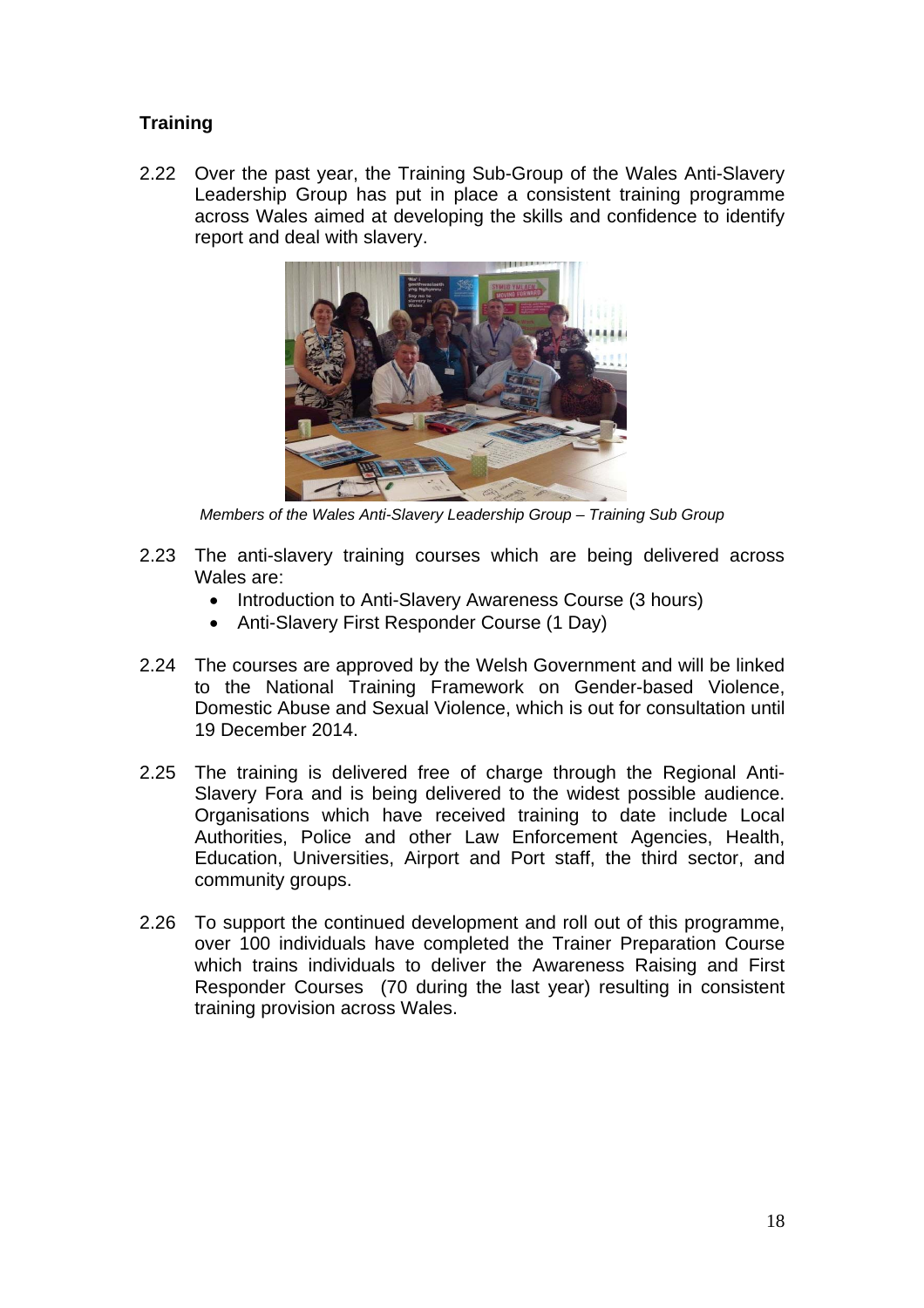

*Dr. Gwilym Roberts Senior Lecturer School of Health Care Sciences Cardiff University delivered awareness training to 230 Health Care students* 

- 2.27 Since April 2014, the Police School Liaison Officers from all four Welsh Police Forces seconded to the All Wales School Liaison Core Programme[16](#page-18-0) have received anti-slavery awareness training and are including this in their programme to pupils in schools across Wales. This training is also being delivered across Wales to School Governors, Parent Teacher Associations, teachers and staff including leads on safeguarding.
- 2.28 Following a successful pilot in November 2013, the Joint Organised Crime and Modern Slavery Course, a specialist training programme for Senior Investigating Officers (SIO's) and Crown Prosecutors, is being delivered from South Wales Police HQ every 6 weeks. From early 2015, we will extend this training programme to North Wales and Dyfed Powys. This will complete the roll out of this specialist training across **Wales**

Comments from recent attendees:

*"This course is a unique opportunity for Senior Investigating Officers and Prosecutors to work closely together to improve the way in which they investigate and prosecute this heinous crime. I have been impressed by the way the course has been rolled out and how it includes a better understanding of agencies involved in slavery work and spearheads the way in which joint training can be used. I totally support this course which has been made mandatory for Prosecutors in my Unit."* 

<span id="page-18-0"></span> $\overline{a}$ <sup>16</sup> The All Wales Core School Liaison Programme is a Welsh Government funded initiative delivered by police officers to schools across Wales.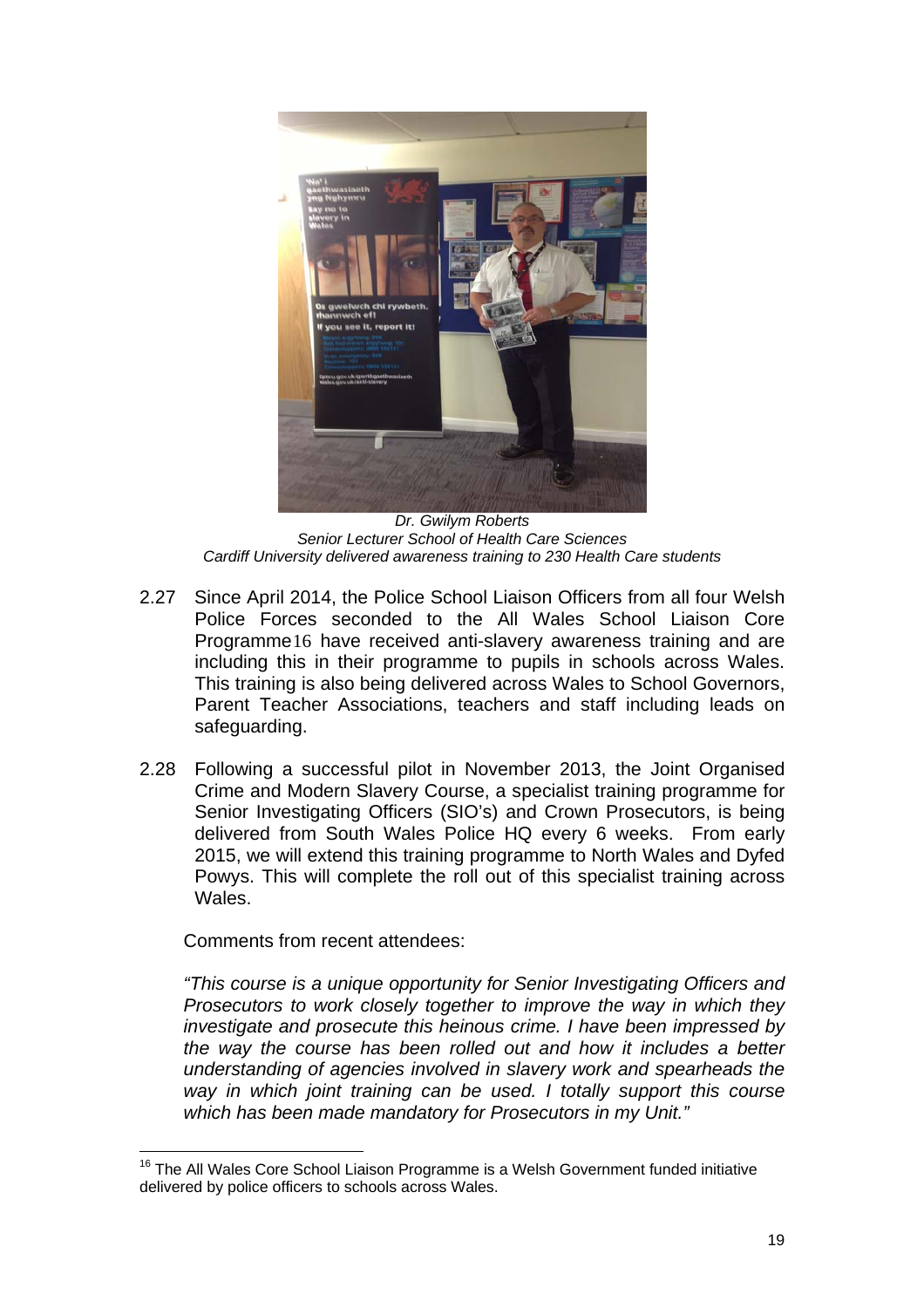<span id="page-19-0"></span>Catrin Evans, Head of the Complex Case Unit, Crown Prosecution Service Wales

*"As a delegate at a recent Joint Organised Crime and Modern Slavery Course, I found the content and delivery of the course to be first class. In my view it achieved the objective of raising awareness of this disturbing crime, whilst at the same time allowing police and prosecutor colleagues to gain a greater understanding of their respective roles – an excellent course which equipped me to deal with these cases in the future."*  Peter Doyle, Detective Chief Inspector, Specialist Crime Investigation, South Wales Police

- 2.29 The number of individuals trained during the period 1 November 2013 to 31 October 2014 is presented below:
	- Anti-Slavery Awareness Training 1,440
	- Anti-Slavery First Responder Course The re-structured training will commence from December 2014. 106 trained prior to the restructure were trained
	- Trainer Preparation (Train-the-Trainer) 70 (now over 100 in total)
	- Joint Organised Crime and Modern Slavery Course 30

#### **Survivor Care Pathway**

- 2.30 Building on the work focused on supporting survivors by the Cardiff and the Vale Anti-Slavery Forum, a 'Survivor Care Pathway' has been developed by Bawso with oversight from the Leadership Group. Following the successful pilot in Cardiff this is now being rolled out across Wales with a completion date of April 2015.
- 2.31 The Pathway puts in place an individual plan for survivors detailing how 'wrap-around' services will be provided from the beginning of the NRM 'reflection and recovery' period and beyond where necessary, to restore their life back to normality.

#### **Communications**

2.32 Using a common language is essential when engaging with communities on the matter of slavery. With this in mind, since 1 January 2014, the Anti-Human Trafficking Co-ordinator has become known as the Anti-Slavery Co-ordinator; victims of slavery are known as survivors; and the traffickers referred to, quite simply, as criminals. These terms are more meaningful and give people a clearer understanding of the issue. In particular this change of terminology will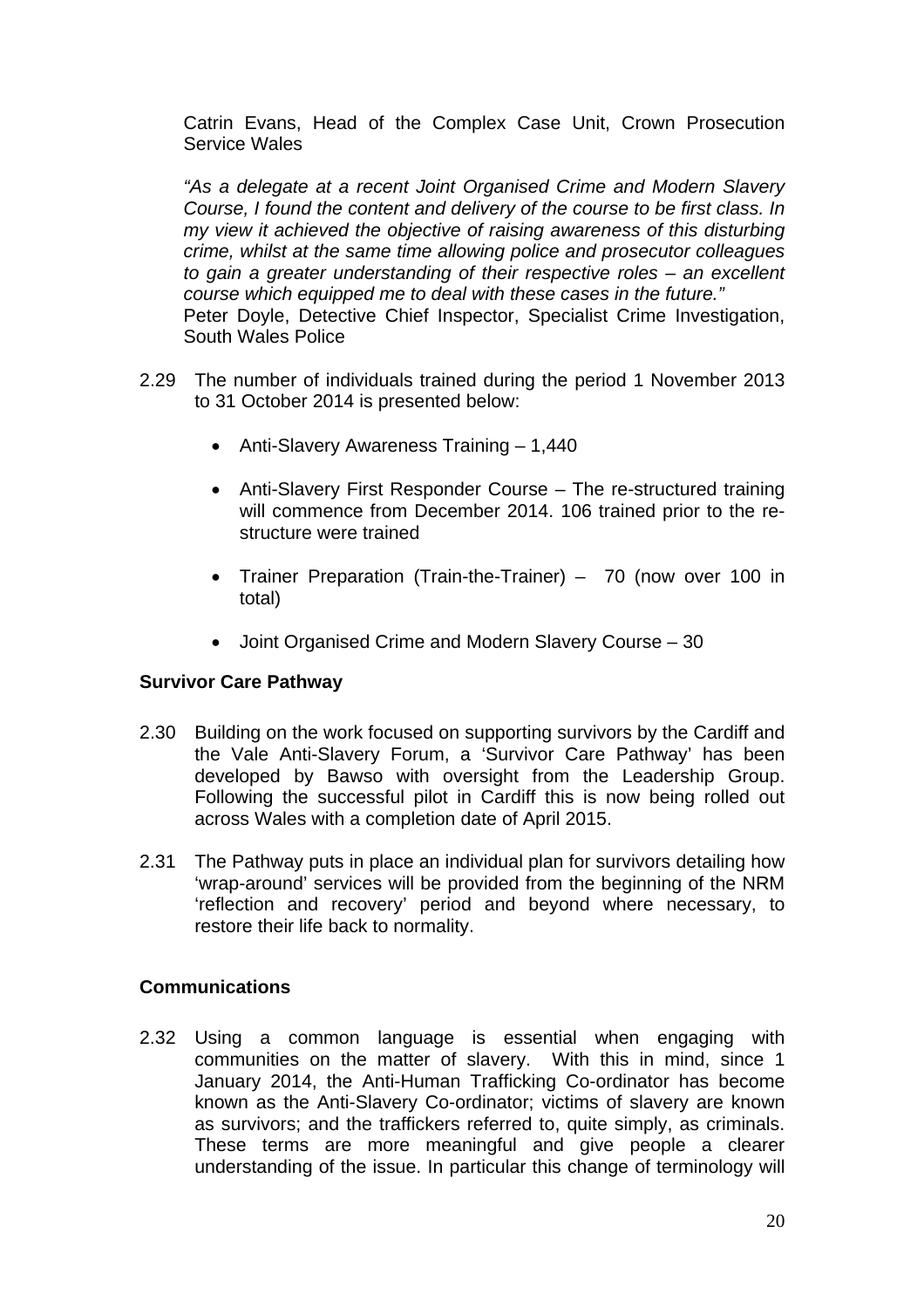clarify the vulnerability and victimisation of those subjected by modern slavery.

- 2.33 Communication takes many forms and the Welsh Government has utilised as many channels as possible to increase the awareness of Slavery in Wales. These include:
	- In January 2014 an Anti-Slavery Conference was held at Bangor University and organised by the North Wales Anti-Slavery Project. The programme included prominent speakers from across the UK and was attended by 120 front-line professionals and practitioners from devolved, non-devolved organisations, and the voluntary sector.
	- As noted, a national TV and poster campaign was launched in February 2014.
	- In March 2014 an awareness raising event was held at Ty Hywel for Welsh Government Cabinet Members, Assembly Members, Chief Constables, Police and Crime Commissioners, members of the Wales Anti-Slavery Leadership Group and other invited guests. The event centred on 'Theatre Versus Oppression's production, of their anti-slavery play "SOLD". The Welsh Government funded the production pf the version of the play formed and for production of a DVD of the play. This is being used for awareness raising purposes.



*The cast of the play 'SOLD'* 

- During the summer, members of the Regional Anti-Slavery Fora attended a number of high profile events to raise awareness of slavery in Wales. These included the Royal Welsh Show, the National Eisteddfod of Wales, the Llangollen International Music Eisteddfod, and County Shows in Anglesey, he Carmarthenshire and Monmouthshire.
- Awareness raising events to mark Anti-Slavery Week 2014 (13 –18 October) were organised by members of the Regional Anti-Slavery Fora. These included distribution oft information and leaflets at Swansea Civic Centre, Cardiff Airport, Holyhead Port, Fishguard Port, Pembroke Dock, Cardiff Central Railway Station and other principal railway stations throughout Wales. The Merthyr Young People Against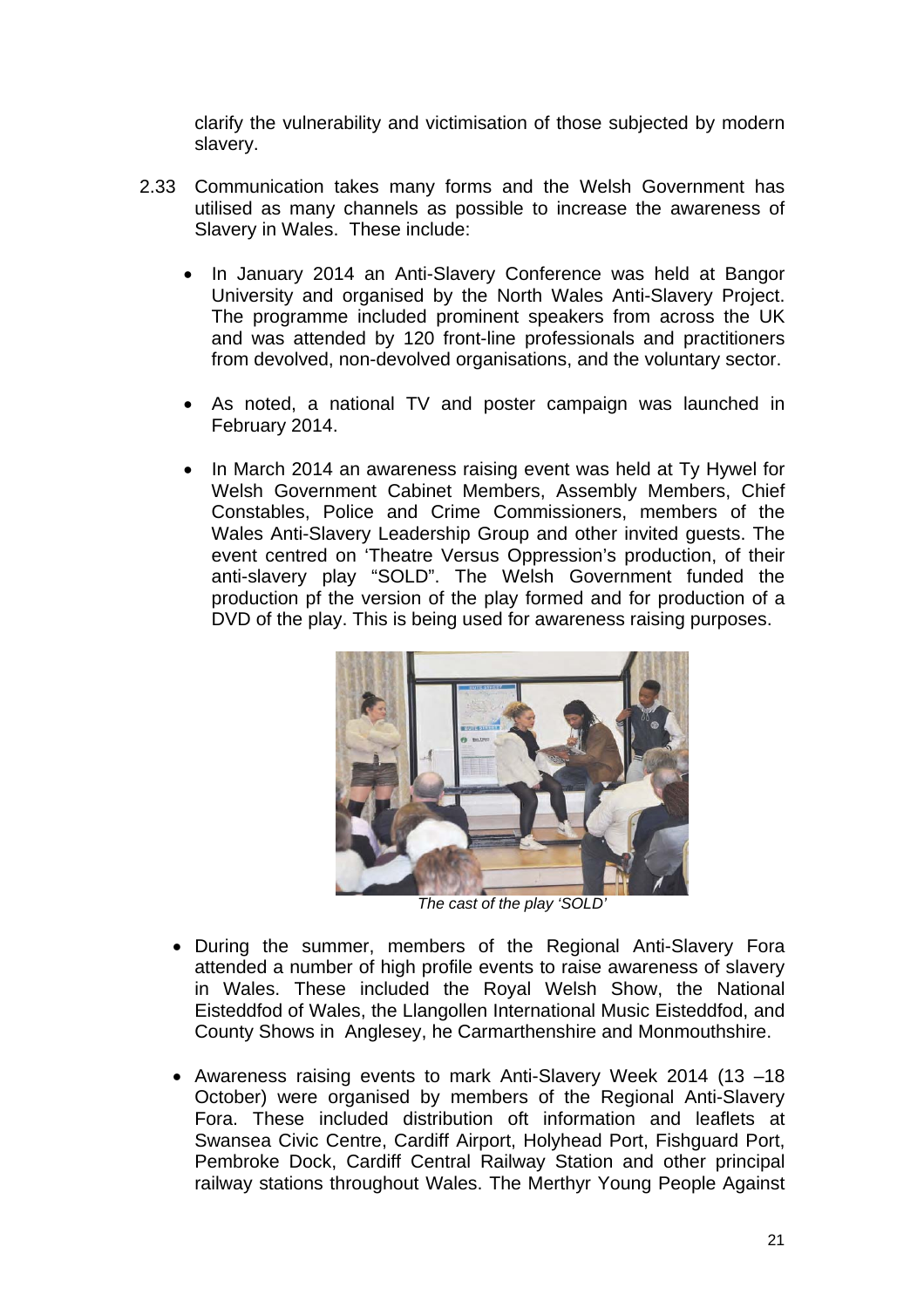Slavery Group launched their short film 'Caught in Traffik' at the Venue Cinema in Merthyr. During the week all four Welsh Police Forces carried out high profile activities to raise awareness of slavery within their communities.

- 2.34 The Anti-Slavery Co-ordinator arranged several visits to the UK Human Trafficking Centre (UKHTC) for Welsh NRM First Responders, Welsh Police Force 'Operation Eagle' Strategic Leads and Single Points of Contact, and Welsh Government Community Cohesion Co-ordinators. These visits provided a beneficial overview of the UKHTC and included a UK and Wales Slavery Intelligence Briefing by the Head of the UKHTC, meeting the Tactical Advisors, and an explanation of their role and the NRM process.
- 2.35 The Welsh Government webpages on Anti-Slavery continue to be promoted as the first point of reference for information on Anti-Slavery in Wales and beyond. The webpages are aimed at providing up to date information on slavery for professionals, practitioners and the public:

[www.wales.gov.uk/anti-slavery](http://www.wales.gov.uk/anti-slavery)

2.36 There continues to be considerable media interest including television, radio, newspaper and magazine interviews to the local, national and UK media. The Co-ordinator has provided to the BBC Wales Report; BBC Wales and ITV Wales, BBC Radio Wales, Heart Radio and the Western Mail, South Wales Echo and Argus newspapers.







# CAETHWASIAETH YNG NGHYMRU - SLAVERY IN WALES

Perthynas gyfyngedig â'r teulu · Trais corfforol Diffyg ymddiriedaeth mewn awdurdod • Dim Ffrindiau • Ymddwyn fel petaent dan reolaeth rhywun

Limited family contact . Physical abuse . Distrust of authority Having no friends . Acting as if under another's control

Os gwelwch chi rywbeth, rhannwch ef yn gyfrinachol. Gall hyn ein helpu ni i atal y drosedd ofnadwy hon. Crimestoppers | cymru.gov.uk/gwrthgaethwasiaeth<br>If you see it, report it anonymously. And help us stop this terrible c

*Examples of media coverage in Wales*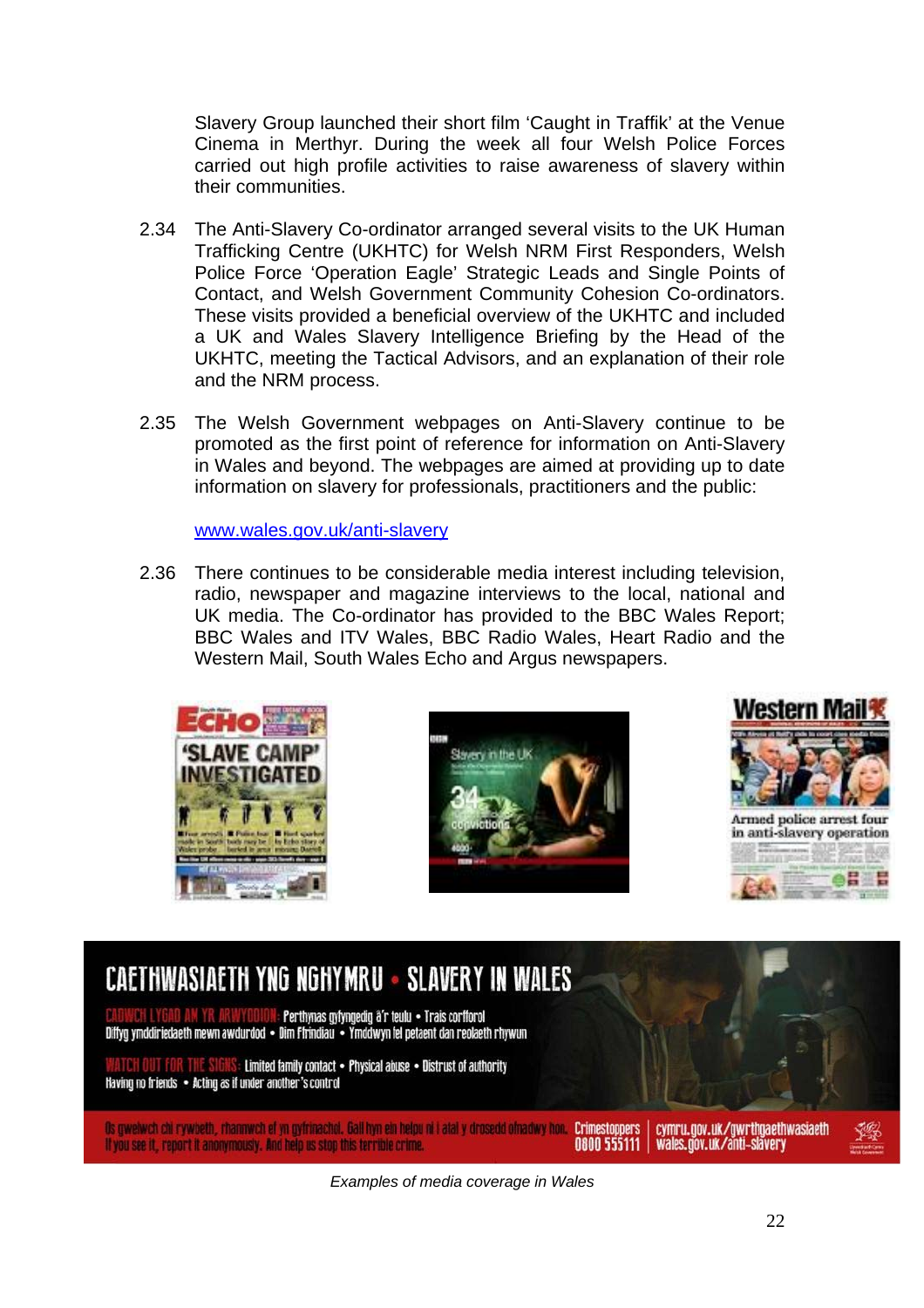# <span id="page-22-0"></span>**Chapter 3**

### **Moving Forward**

- 3.1 The National Crime Agency has made tackling slavery a priority crime<sup>[17](#page-22-1)</sup> and is working closely with their partners, including the Anti-Slavery Co-ordinator, to tackle this issue in Wales.
- 3.2 The recent high-profile prosecution cases, awareness raising campaigns and the announcement of the introduction of the UK Government's Modern Slavery Bill are all contributing in raising the profile of slavery.
- 3.3 We will continue to build on the progress that we have made in Wales to tackle slavery. Our next steps will be to consolidate work already undertaken to ensure the strategic objectives of the Wales Anti-Slavery Leadership Group's Delivery Plan are delivered and its impact evaluated.

### **Modern Slavery Bill**

- 3.6 On Tuesday 10 June 2014, the Modern Slavery Bill was introduced in Parliament [https://www.gov.uk/government/collections/modern-slavery](https://www.gov.uk/government/collections/modern-slavery-bill)[bill.](https://www.gov.uk/government/collections/modern-slavery-bill) It is anticipated the Bill will receive Royal Assent by Spring 2015, further strengthening the ways in which the UK can tackle slavery. The Welsh Government continues to work with the Home Office Modern Slavery Unit and contribute to the development of the Bill and its proposed implementation in Wales.
- 3.7 The Bill consolidates and simplifies existing slavery and trafficking offences into one piece of legislation, to provide clarity and focus when prosecuting those involved in slavery and trafficking.
- 3.8 The provisions of the Bill are in 5 parts:
	- Part 1 consolidates the current offences of slavery and human trafficking whilst increasing the maximum penalty for such offences.
	- Part 2 provides for two new civil preventative orders, the Slavery and Trafficking Prevention Order and the Slavery and Trafficking Risk Order.
	- Part 3 establishes the post of an Anti-Slavery Commissioner and sets out the functions of the Commissioner.

<span id="page-22-1"></span> $\overline{a}$ <sup>17</sup> National Crime Agency Annual Plan 2014/2015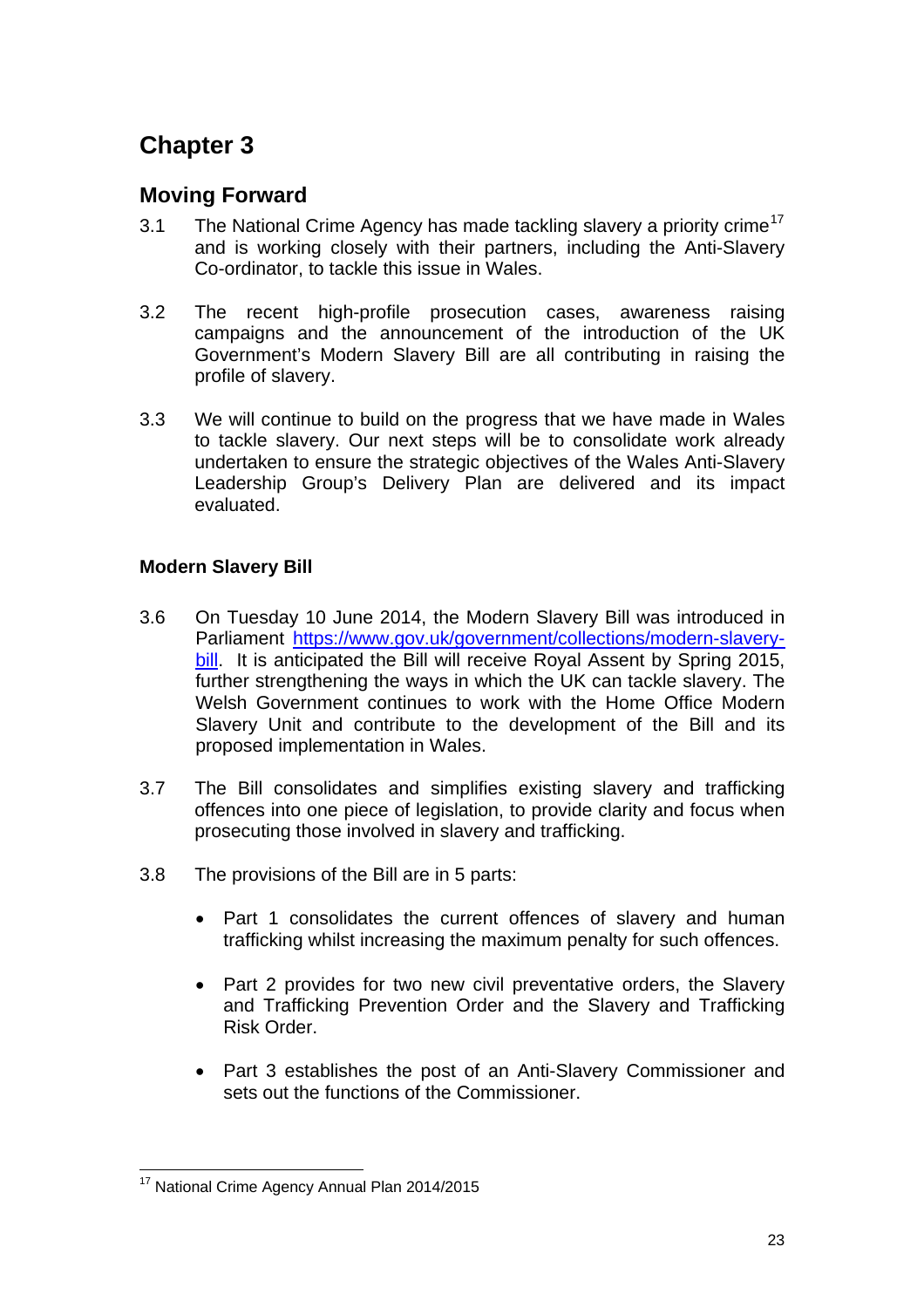- <span id="page-23-0"></span>• Part 4 introduces a number of measures focussed on supporting and protecting victims, including a statutory defence for slavery or trafficking victims and special measures for witnesses in criminal proceedings.
- Part 5 relates to general matters such as consequential provisional and commencement.
- 3.9 On 13 November 2014, in readiness for the introduction of this legislation, the Home Secretary announced the appointment of the Designated Anti-Slavery Commissioner<sup>[18](#page-23-1)</sup> - Kevin Hyland. We are in discussions with the Home Office to ensure effective partnership working between the Commissioner and the Welsh Government Anti-Slavery Co-ordinator.

#### **Evaluation**

3.10 In 2015, we propose to commission research which will evaluate the impact of Welsh Government anti-slavery initiatives. The Welsh Government and the Wales Anti-Slavery Leadership Group are developing the evaluation specification, with final reporting due by March 2016.

#### **New Strategic Objectives of the Leadership Group**

3.11 The Wales Anti-Slavery Leadership Group regularly reviews their strategic delivery plan. andt the Group has added new strategic objectives to ensure a robust response to all kinds of slavery in Wales. The following objectives will be reported on in the 2015 Annual Report:

#### Tackling Child Exploitation

- 3.12 Whilst there were only 8 official NRM referrals for children in 2013<sup>[19](#page-23-2)</sup> the UKHTC acknowledge there is under-reporting and further action is required to ensure all children are referred to reflect the true extent of child exploitation cases in Wales.
- 3.13 In recognition of this, the Wales Anti-Slavery Leadership Group is working across Welsh Government and with external stakeholders to co-ordinate intelligence and activity to ensure all responsible partners ensure professionals have the skills, experience and tools to identify and safeguard children at risk of sexual exploitation.

 $\overline{a}$ <sup>18</sup> This title of this role may change following the introduction of the Modern Slavery Bill.<br><sup>19</sup> National Crime Agency Human Trafficking Centre National Referral Mechanism Statistics

<span id="page-23-2"></span><span id="page-23-1"></span><sup>2013</sup>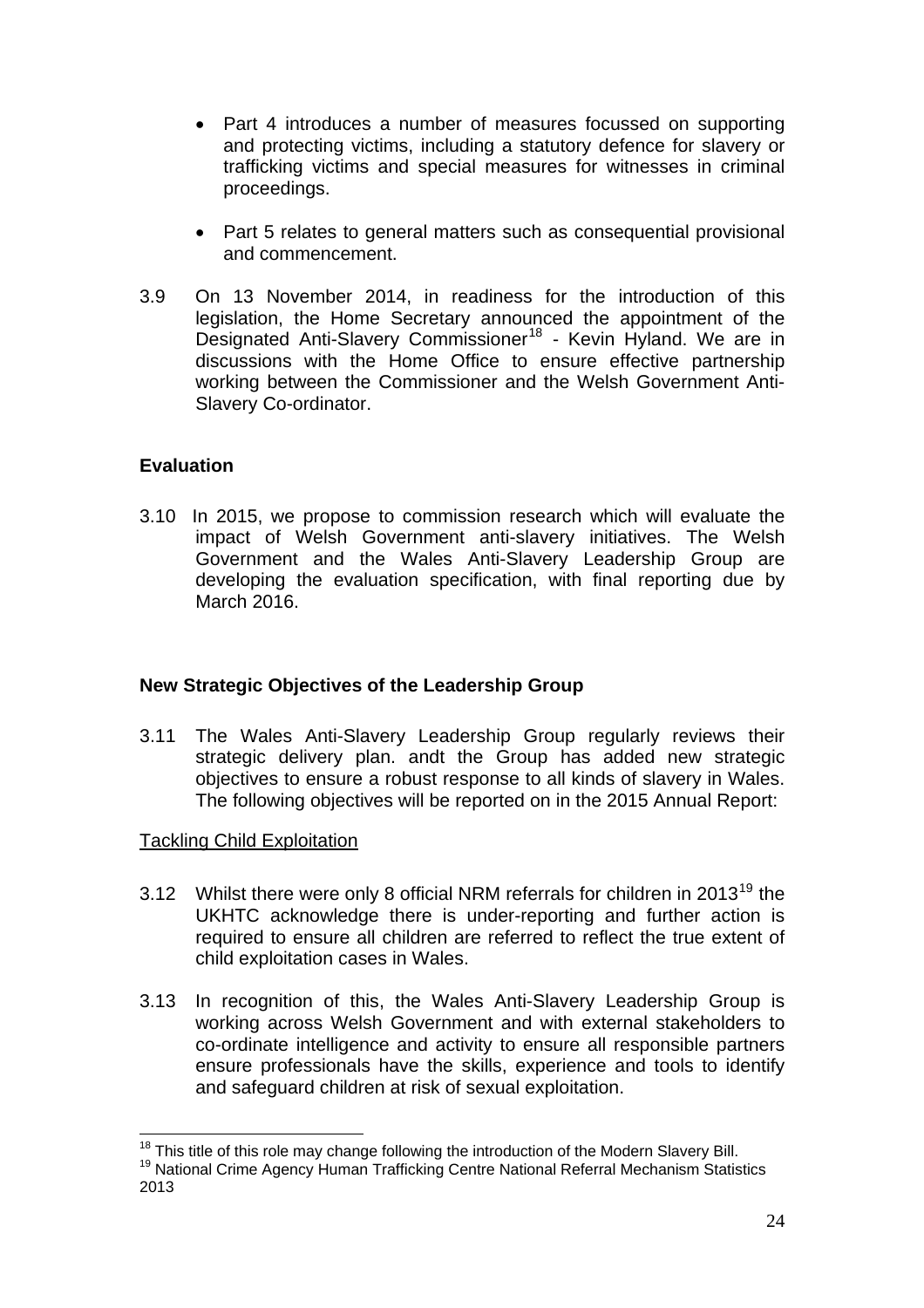

*Barnardos Cymru is working with partners to prevent child exploitation* 

- 3.14 To develop preventative and awareness raising initiatives aimed at tackling child exploitation, the Wales Anti-Slavery Operational Delivery Group will collate, monitor and report on activities of the Regional Anti-Slavery Fora which will include:
	- having a consistent child-centred response to child exploitation across Wales;
	- ensuring effective multi-agency working and information sharing;
	- making effective use of the survivor pathway including the All Wales Child Protection Procedures and Multi-Agency Risk Assessment Conferences (MARAC's); and
	- developing a 'Hand Book' to aid frontline professionals and practitioners who deal with Child Trafficking.

Preventative Measures to Tackle Labour Exploitation in Wales

- 3.15 The Gangmasters Licensing Authority is leading on this strategic objective and will engage with senior business leaders in the private sector in Wales to provide support and guidance to increase the identification of exploitative practices.
- 3.16 The first stage of this objective will be to carry out a scoping exercise which will be completed by April 2015.

National Offender Management Service (NOMS) in Wales Engagement with Slavery related Offenders/Victims of Crime

3.17 The National Probation Service is leading on this strategic objective and will engage with NOMS in Wales, to ascertain the level of slavery intelligence and information. This will involve a pilot for Wales, the learning from which will be shared with NOMS partners in England. It will include: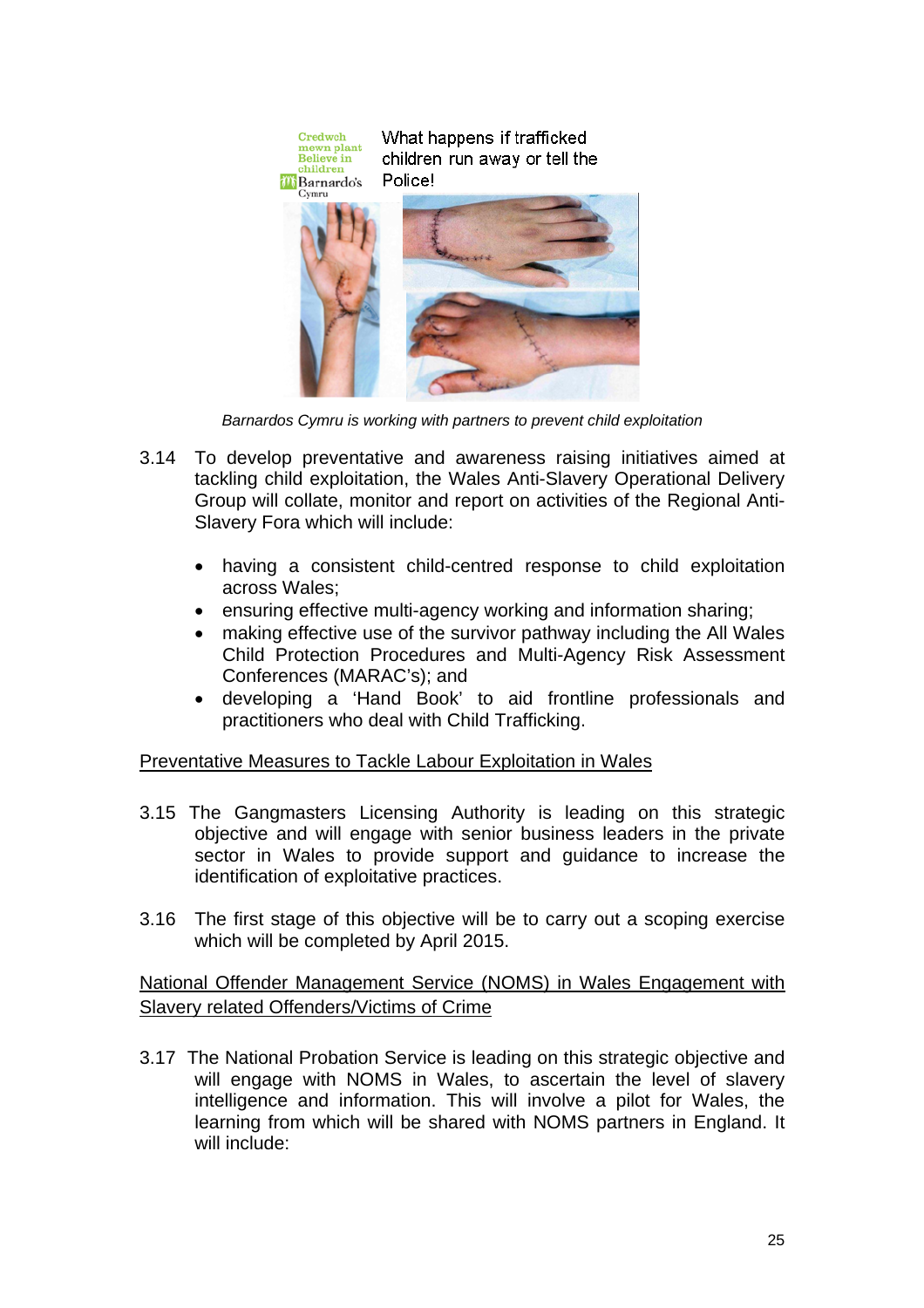- a profiling exercise of members of Organised Crime Groups. This element is currently underway and information sharing arrangements will be developed with Operation TARIAN.
- a systems review to identify current slavery recording practices from a victim perspective (to capture intelligence data) and to identify perpetrators.
- generating recommendations to improve NOMS slavery recording mechanisms to support the development of multi-agency working. This will include identification at pre-sentence report stage and links with Foreign National Offenders.
- 3.23 Over the last year the Welsh Government has made significant progress in tackling slavery and we are now seeing the impact of our joined up approach. We will continue to consolidate this work; recognising more is needed across Wales. No organisation alone can tackle this crime and only by working in partnership can we make Wales hostile to slavery.
- 3.24 We will continue to innovate by identifying and promoting 'best practice' and to provide the best possible support to survivors.



#### **Contact details:**

**Stephen Chapman Anti-Slavery Co-ordinator The Welsh Government Rhydycar Merthyr Wales CF48 1 UZ** 

**Tel: 0300 062 8945 E-mail: [Stephen.Chapman2@Wales.GSI.Gov.UK](mailto:Stephen.Chapman2@Wales.GSI.Gov.UK) Web-site: [www.wales.gov.uk/anti-slavery](http://www.wales.gov.uk/anti-slavery)**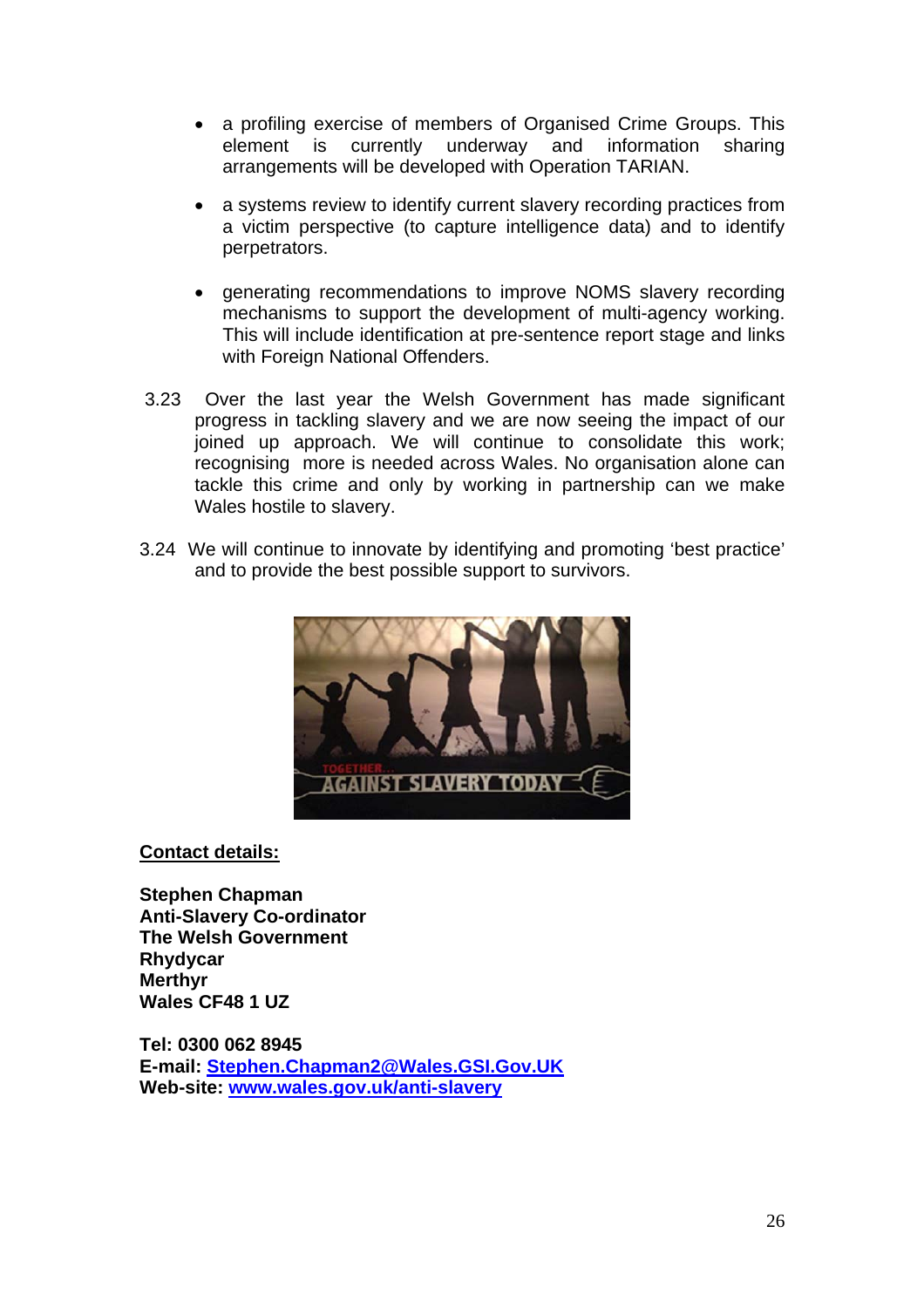# <span id="page-26-0"></span>**Annex A**

### **WALES – National Referral Mechanism Statistics 2013**

In 2013 the UK National Referral Mechanism (NRM) received 50 referrals of potential victims of trafficking (PVoT) first encountered in Wales; this represents a 47% increase on 2012 referral totals and 3% of all UK referrals to the NRM.

The 50 referrals comprised of 38 females (76%) and 12 males (24%) with 42 (84%) referred for adult exploitation categories and 8 (16%) being referred for minor exploitation types.

|                                     |        |      |       | $2012 - 2013$ % |
|-------------------------------------|--------|------|-------|-----------------|
| Claimed exploitation Type           | Female | Male | Total | Change          |
| <b>Adult - Domestic Servitude</b>   | 6      |      | 6     | No Change       |
| <b>Adult - Labour Exploitation</b>  | 8      |      | 15    | 114%            |
| <b>Adult - Sexual Exploitation</b>  | 18     |      | 18    | 80%             |
| <b>Adult - Unknown exploitation</b> | 3      |      | 3     | 200%            |
| Minor - Domestic Servitude          |        |      |       | $-50%$          |
| Minor - Labour Exploitation         |        |      | 3     | $-25%$          |
| Minor - Unknown exploitation type   |        | 3    |       | 100%            |
| Total                               | 38     | 12   | 50    |                 |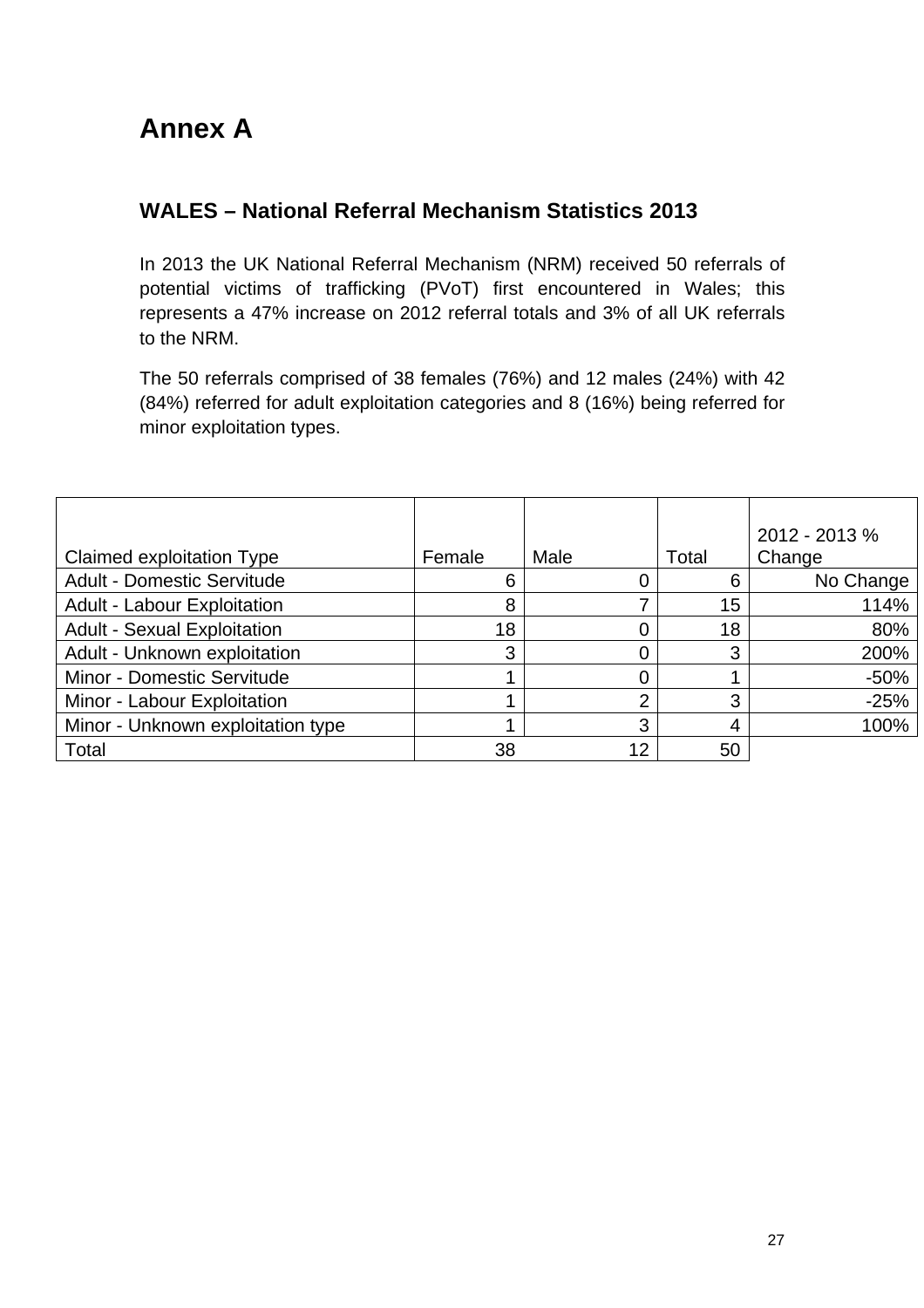## **Country of Origin Referrals 2013**

|                |                                  |                         |                |                          | 2012 - 2013 |
|----------------|----------------------------------|-------------------------|----------------|--------------------------|-------------|
| Rank           | Nationality/ Country of Origin   | Female                  | Male           | <b>Total</b>             | % Change    |
| 1              | Vietnam                          | 3                       | 6              | 9                        | 125%        |
| $\overline{2}$ | China                            | $\overline{5}$          | $\overline{0}$ | $\overline{5}$           | 150%        |
| 3              | Albania                          | $\overline{\mathbf{4}}$ | $\mathbf 0$    | $\overline{\mathcal{A}}$ | No Change   |
| $\overline{4}$ | Nigeria                          | 3                       | $\overline{0}$ | 3                        | $-25%$      |
| $\overline{4}$ | Romania                          | $\overline{2}$          | 1              | 3                        | N/A         |
| 6              | <b>UK</b>                        | $\overline{0}$          | $\overline{2}$ | $\overline{2}$           | N/A         |
| 6              | Zambia                           | $\overline{2}$          | $\mathbf 0$    | $\overline{2}$           | N/A         |
| 8              | Poland                           | 1                       | $\overline{0}$ | 1                        | $-83%$      |
| 8              | Lithuania                        | 1                       | $\mathbf 0$    | 1                        | N/A         |
| 8              | Latvia                           | 1                       | $\mathbf 0$    | 1                        | N/A         |
| 8              | Uganda                           | 1                       | $\overline{0}$ | 1                        | No Change   |
| 8              | Kenya                            | 1                       | $\mathbf 0$    | 1                        | $-50%$      |
| 8              | Sierra Leone                     | 1                       | $\overline{0}$ | 1                        | No Change   |
| 8              | Somalia                          | 1                       | $\mathbf 0$    | 1                        | N/A         |
| 8              | Gambia                           | $\overline{1}$          | $\overline{0}$ | 1                        | No Change   |
| 8              | Malawi                           | 1                       | $\mathbf 0$    | 1                        | N/A         |
| 8              | Malaysia                         | 1                       | $\overline{0}$ | 1                        | N/A         |
| 8              | Pakistan                         | $\overline{0}$          | 1              | 1                        | N/A         |
| 8              | Democratic Republic of the Congo | $\overline{1}$          | $\overline{0}$ | 1                        | No Change   |
| 8              | Cameroon                         | $\overline{0}$          | 1              | 1                        | N/A         |
| 8              | Eritrea                          | 1                       | $\mathbf 0$    | 1                        | N/A         |
| 8              | Ethiopia                         | 1                       | $\overline{0}$ | 1                        | No Change   |
| 8              | Iran                             | 1                       | $\mathbf 0$    | 1                        | N/A         |
| 8              | Guinea                           | 1                       | $\overline{0}$ | 1                        | N/A         |
| 8              | Spain                            | 1                       | $\overline{0}$ | 1                        | N/A         |
| 8              | Cyprus                           | $\overline{0}$          | 1              | 1                        | N/A         |
| 8              | Hong Kong                        | 1                       | $\overline{0}$ | 1                        | N/A         |
| 8              | Namibia                          | 1                       | $\overline{0}$ | 1                        | N/A         |
| 8              | Papua New Guinea/ Guinea         | 1                       | $\overline{0}$ | 1                        | N/A         |
|                | Total                            | 38                      | 12             | 50                       |             |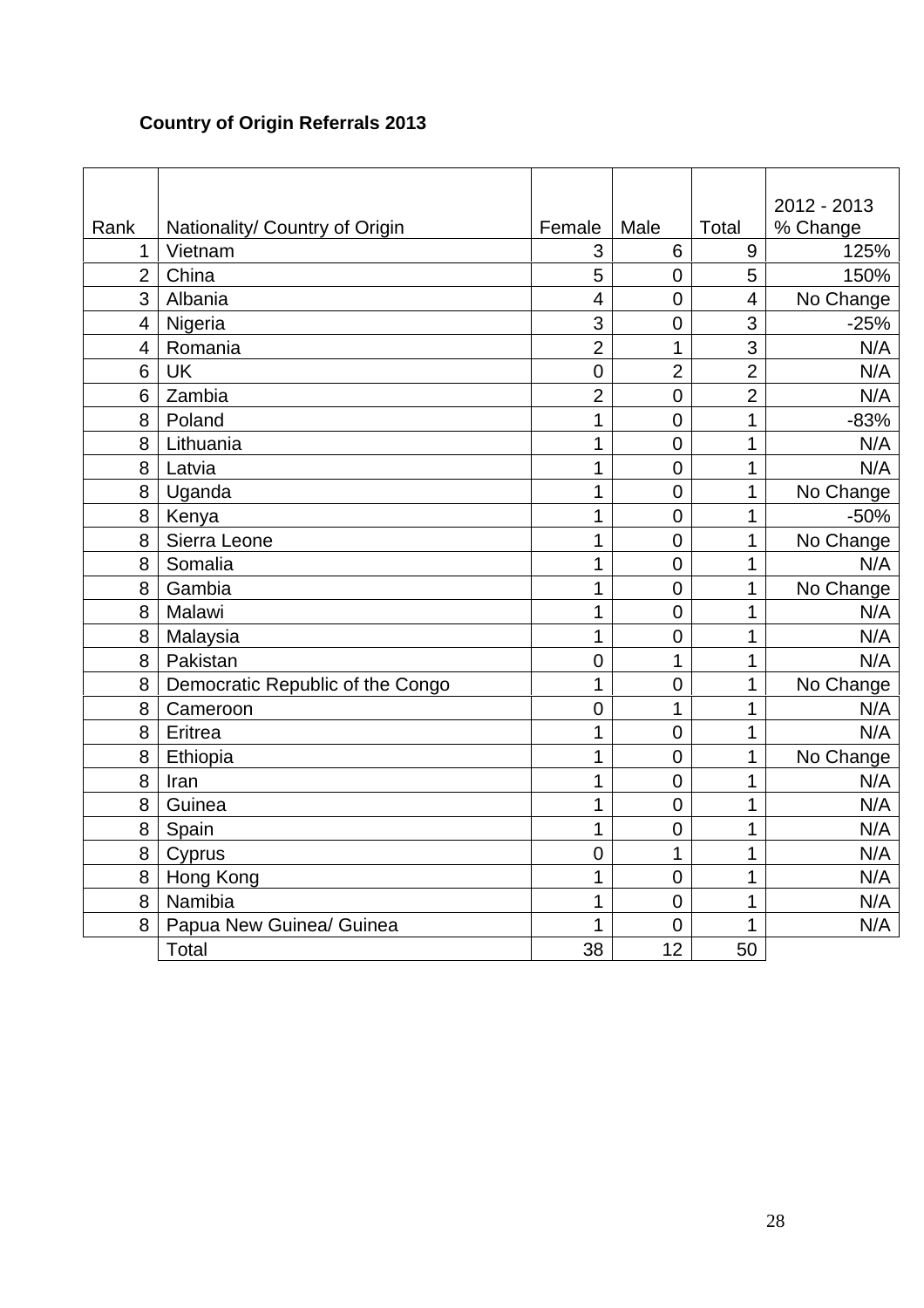### **All Referrals**

|                                 |       |    | $2012 -$<br>2013 % |
|---------------------------------|-------|----|--------------------|
| <b>Competent Authority</b>      | Total |    | Change             |
| Home Office (Formerly UKBA)     |       | 37 | 85%                |
| Home Office hosted within UKHTC |       | 4  | -43%               |
| <b>UKHTC</b>                    |       | 9  | 29%                |
| Total                           |       | 50 |                    |

# **Adult Referrals[20](#page-28-0)**

|                |                                  |                | 2012 - 2013 % |
|----------------|----------------------------------|----------------|---------------|
| Rank           | Nationality/ Country of Origin   | Total          | Change        |
| 1              | China                            | 5              | 400%          |
| $\overline{2}$ | Vietnam                          | $\overline{4}$ | N/A           |
| $\overline{2}$ | Albania                          | 4              | No Change     |
| 4              | Nigeria                          | 3              | 50%           |
| $\overline{4}$ | Romania                          | 3              | N/A           |
| 6              | <b>UK</b>                        | $\overline{2}$ | N/A           |
| 6              | Zambia                           | $\overline{2}$ | N/A           |
| 8              | Poland                           | 1              | $-83%$        |
| 8              | Lithuania                        | 1              | N/A           |
| 8              | Latvia                           | 1              | N/A           |
| 8              | Uganda                           | 1              | No Change     |
| 8              | Kenya                            | 1              | $-50%$        |
| 8              | Sierra Leone                     | 1              | No Change     |
| 8              | Somalia                          | 1              | N/A           |
| 8              | Gambia                           | 1              | No Change     |
| 8              | Malawi                           | 1              | N/A           |
| 8              | Malaysia                         | 1              | N/A           |
| 8              | Pakistan                         | 1              | N/A           |
| 8              | Democratic Republic of the Congo | 1              | No Change     |
| 8              | Eritrea                          | 1              | N/A           |
| 8              | Ethiopia                         | 1              | No Change     |
| 8              | Iran                             | 1              | N/A           |
| 8              | Guinea                           | 1              | N/A           |
| 8              | Spain                            | 1              | N/A           |
| 8              | Namibia                          | 1              | N/A           |
| 8              | Papua New Guinea/ Guinea         | 1              | N/A           |
|                | Total                            | 42             |               |

<span id="page-28-0"></span> $\overline{a}$ **20 Age defined by age at first exploitation.**